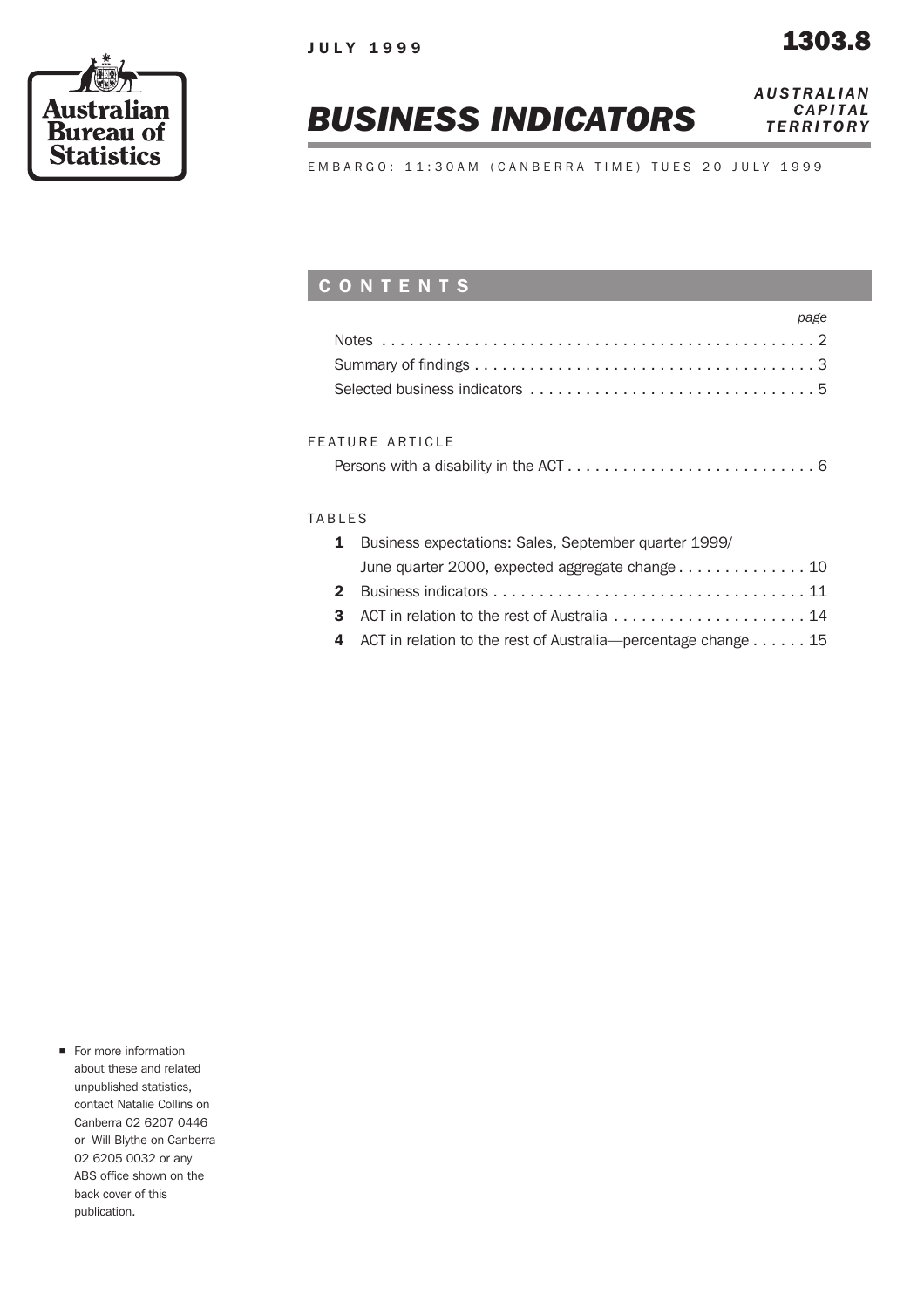# NOTES

## FORTHCOMING ISSUES

|                   | <i><b>ISSUE</b></i> | <b>RELEASE DATE</b>                                        |  |  |  |  |  |
|-------------------|---------------------|------------------------------------------------------------|--|--|--|--|--|
|                   | August 1999         | 23 August 1999                                             |  |  |  |  |  |
|                   | September 1999      | 20 September 1999                                          |  |  |  |  |  |
|                   | October 1999        | 19 October 1999                                            |  |  |  |  |  |
|                   | November 1999       | 23 November 1999                                           |  |  |  |  |  |
|                   | December 1999       | 21 December 1999                                           |  |  |  |  |  |
|                   | January 2000        | 25 January 2000                                            |  |  |  |  |  |
| SYMBOLS AND OTHER | <b>ACT</b>          | <b>Australian Capital Territory</b>                        |  |  |  |  |  |
| <b>USAGES</b>     | n.a.                | not available                                              |  |  |  |  |  |
|                   | no.                 | number                                                     |  |  |  |  |  |
|                   | n.p.                | not available for publication                              |  |  |  |  |  |
|                   | p                   | preliminary                                                |  |  |  |  |  |
|                   | *                   | Represents data with a standard error of greater than 25%. |  |  |  |  |  |
|                   |                     | Caution should be exercised when using this data.          |  |  |  |  |  |
|                   |                     | nil or rounded to zero                                     |  |  |  |  |  |

Dalma Jacobs Regional Director, Australian Capital Territory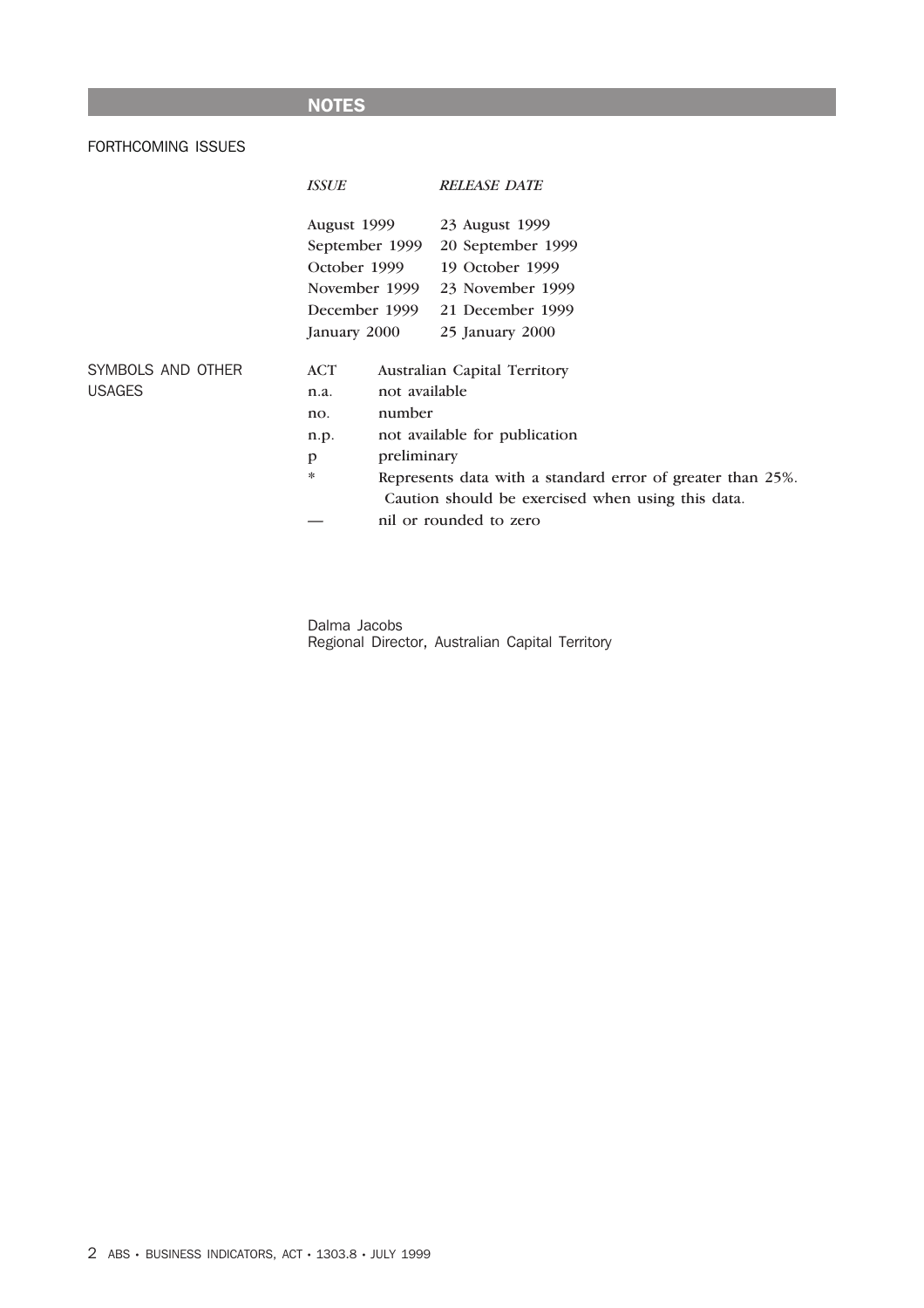## SUMMARY OF FINDINGS

UPDATED SERIES

Series updated since the June 1999 issue are: labour force, job vacancies, industrial disputes, retail trade, housing finance, building approvals, motor vehicle registrations, tourist accommodation, private new capital expenditure and business expectations. The feature article on pages 6–9 is on Persons with a Disability in the ACT. In this months issue there is a new indicator on gross earnings.

#### NOTABLE MOVEMENTS

Labour force In June 1999, the trend unemployment rate for the ACT remained unchanged from the previous month at 6.0%, and decreased 0.9 percentage points compared to June 1998 Compared to the previous month trend employment increased by 0.2% (to 158,300 persons). Nationally, trend employment increased by 0.1% from the previous month and the trend unemployment rate decreased slightly (0.1 percentage points) to 7.3%. The trend participation rate in the ACT increased by 0.1 percentage points to 71.1% compared to the previous month, while nationally the trend participation rate remained steady at 63.0%.

- Industrial disputes For the 12 months ended March 1999 there were 34 working days lost per thousand employees in the ACT compared to 72 days nationally. In comparison with the 12 months ended March 1999, there was an increase of 100.0% for the ACT and a decrease of 5.3% nationally in the number of working days lost per thousand employees.
	- Retail turnover The trend estimate for retail turnover in the ACT for May 1999 was \$233.5 million, an increase of 0.5% from the previous month and was up 7.0% compared to May 1998. The national trend retail turnover recorded an increase of 0.4% from the previous month and up 7.8% compared to the previous year.
	- Housing finance The trend number of dwelling units financed (including refinancing) in the ACT in May 1999 was 820, an increase of 0.9% from the previous month. The trend estimate for the value of commitments in the ACT was \$109 million, an increase of \$2 million (up 1.9%) from the previous month. Refinancing of existing dwellings comprised 17.6% of the total value of dwelling units financed in May 1999, an increase from 14.4% in the previous month. Nationally, the trend number of dwelling units financed (including refinancing) during May 1999 was 44,909, an increase of 2.4% from the previous month, while the trend estimate for the value of commitments increased to \$5,826 million (up 2.5%) from the previous month.
- Building approvals The trend number of dwelling units approved in the ACT decreased by 5.8% to 161 dwelling units in May 1999. Nationally, the trend number of dwelling units approved decreased by 0.5% to 12,718 dwelling units in May 1999.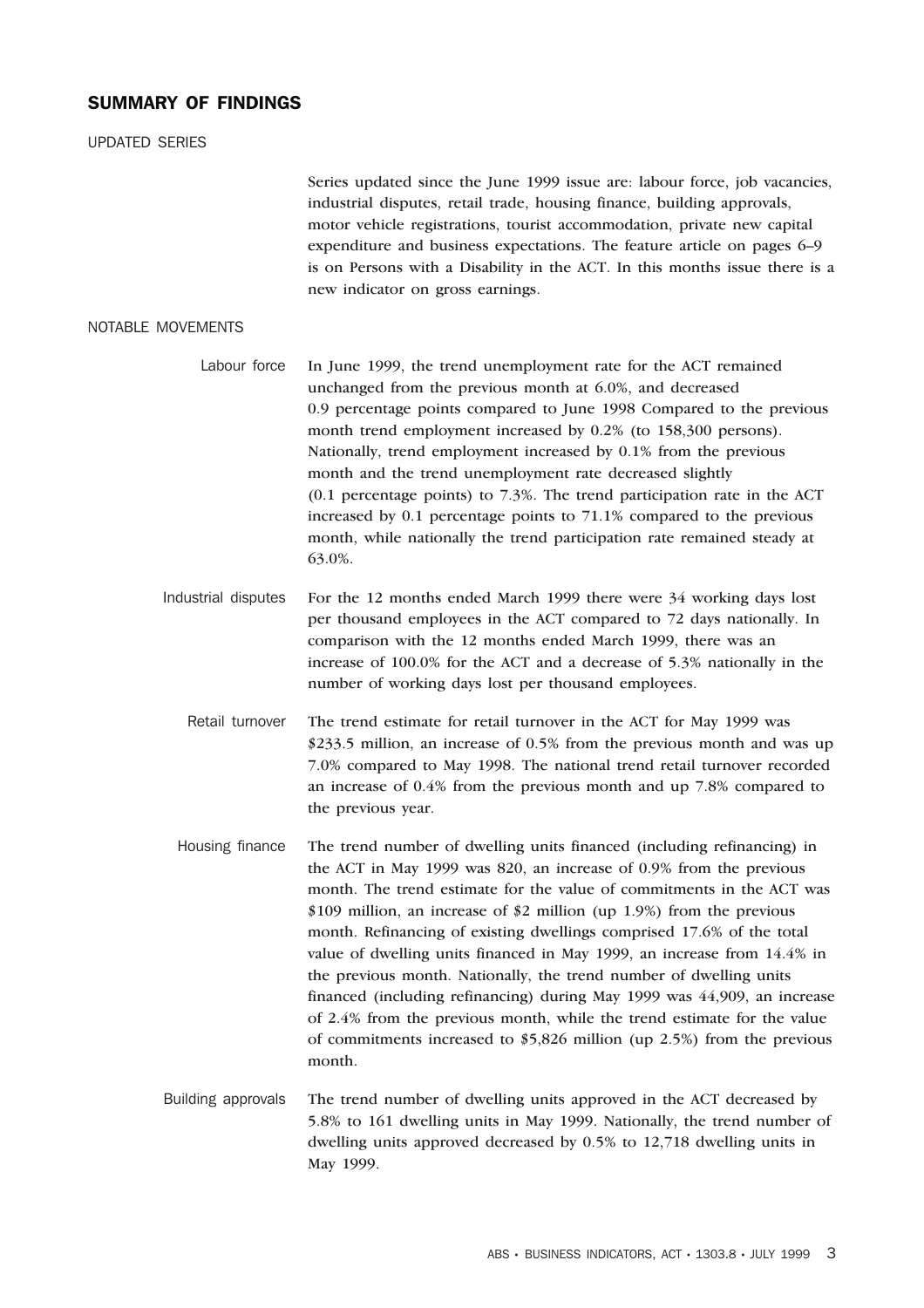- Building approvals *continued* The value of non-residential building approvals in the ACT was \$26.1 million in May 1999, an increase of \$5.5 million (up 26.7%) from the previous month. There has been an increase of \$7.6 million (up 41.1%) compared to May 1998. Nationally, the value of non-residential building approvals increased by 17.9% from the previous month and was down 35.7% from May 1998.
- Motor vehicle registration The trend estimate for ACT new motor vehicle registrations in May 1999 was 1,158, down 0.8% from the previous month, and down 20.1% compared to May 1998. Nationally, the trend for total new motor vehicle registrations in May 1999 recorded a 0.8% decrease from the previous month, and down 4.1% compared to May 1998.
	- Job vacancies There were 2,200 job vacancies in the ACT for the May quarter 1999 recording a 4.3% decrease from the previous quarter, but increased 57.1% from the corresponding quarter of the previous year. Nationally, job vacancies for May 1999 grew 6.8% since the February quarter, but decreased 3.0% on the previous year.
	- Tourist accommodation The room occupancy rate for ACT hotels, motels and guest houses in the March quarter 1999 was 57.6%, down 7.2 percentage points on March quarter 1998. Nationally the room occupancy rate decreased 2.2% from the previous quarter, but increased 0.2% from the corresponding quarter of the previous year.

Takings from accommodation were \$23.7 million for the March quarter 1999 in the ACT, down 2.5% from the corresponding quarter of the previous year. Nationally, takings from accommodation increased 5.0% from the previous year to \$1,003.1 million.

- Private new capital expenditure The trend private new capital expenditure in the ACT in the March quarter 1999 was \$98 million, a slight increase of 2.1% on the previous quarter and up 88.5% compared to the March quarter 1998. Private new capital expenditure on buildings increased 27.3%, while equipment increased 114.3% since the March quarter 1998. Nationally, the trend private new capital expenditure was down 0.7% from the previous quarter and down 1.9% since the March quarter 1998.
- Business expectations Business expectations in the ACT indicate a 1.4% increase in expected income from the sales of goods and services in the short term for the September quarter 1999. Nationally, there is an expected short term increase of 1.8% in the September quarter 1999. In the medium term (June quarter 1999 to June quarter 2000), growth of 5.7% in sales is expected for the ACT, which is a well above the national expectation of 3.3%.
	- Gross earnings Gross earnings in the ACT for the public sector for the December quarter were \$786.5 million, a decrease of 14.1% on the previous figure and down 13.0% compared to the coresponding quarter 1997. From the previous quarter private sector gross earnings were up 10.7% to \$586.9 million, and up 29.6% from December quarter 1997. Nationally, public sector earnings were down 1.6% from the previous quarter, while private sector gross earnings grew 3.4%.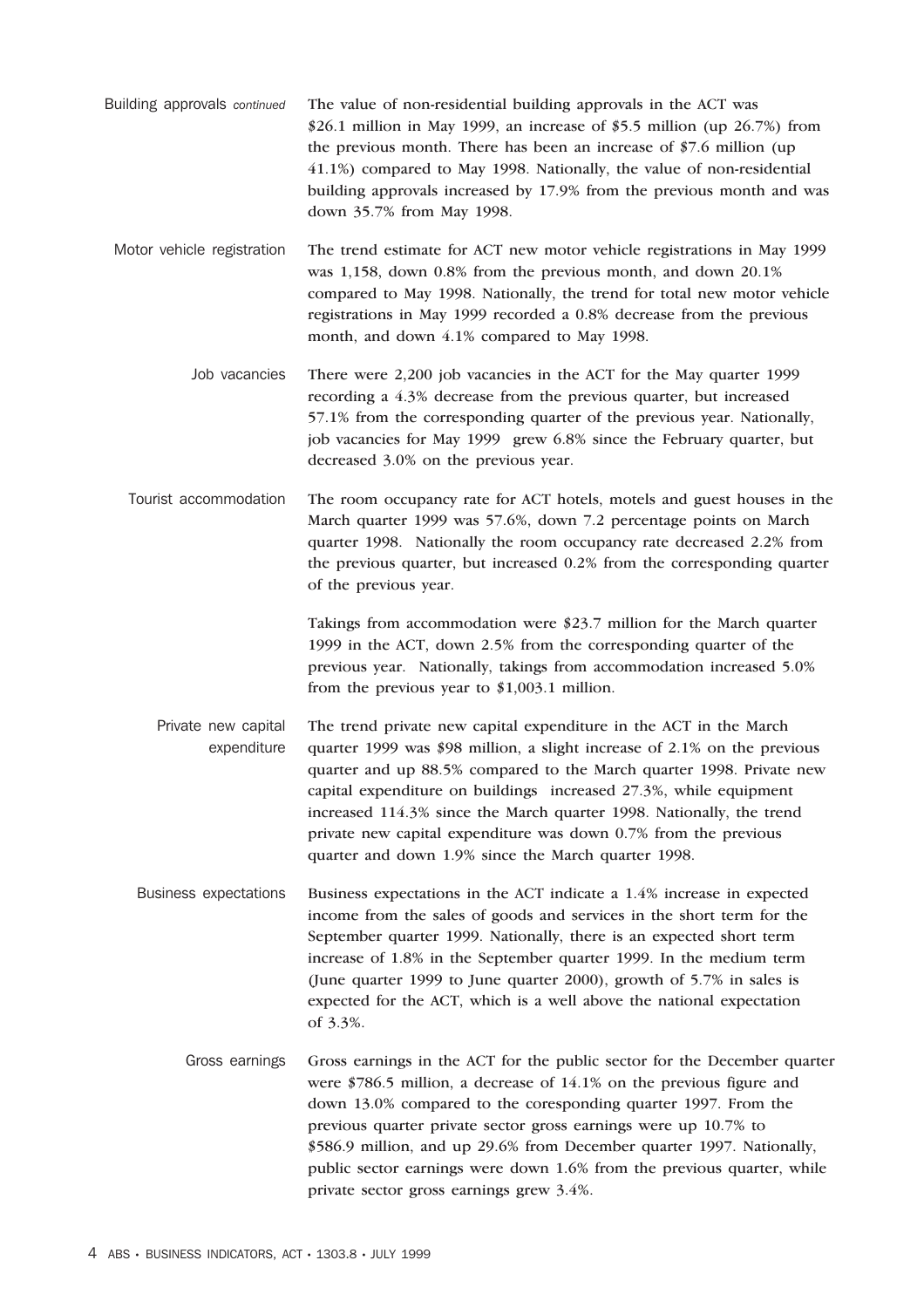## SELECTED BUSINESS INDICATORS

#### LABOUR FORCE, Employment



#### LABOUR FORCE, Unemployment Rate: Trend



Note: Trend estimates for October 1998 to March 1999 have been revised.

RETAIL TURNOVER



#### HOUSING FINANCE



#### NEW MOTOR VEHICLE REGISTRATIONS



GROSS EARNINGS, By Sector: Original



*Source: Wage and Salary Earners, Australia (Cat. no. 6248.0).*

#### PRIVATE NEW CAPITAL EXPENDITURE: Trend



#### BUILDING APPROVAL, Dwelling Units Approved



Note: For the period July to December 1996, 165 dwelling units and total building work of \$40.5 million (16%) had been incorrectly omitted from data reported to ABS. All series for the ACT have been revised from July 1996 and a trend break has been included in the graph.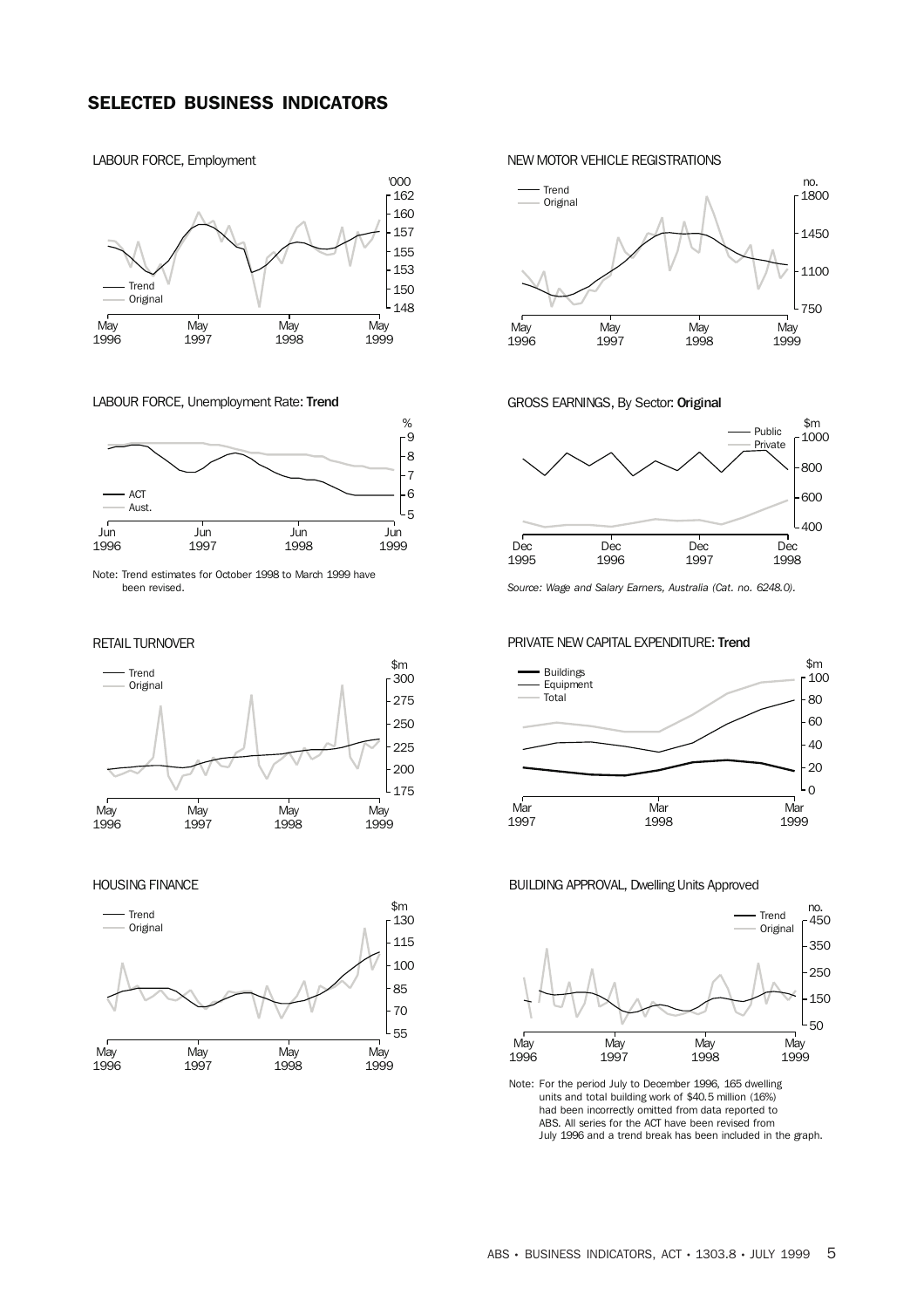## FEATURE ARTICLE PERSONS WITH A DISABILITY IN THE ACT

SUMMARY In 1998, 53,100 people in the ACT had a disability (17% of the total ACT population), while nationally 19% of the population had a disability. In the ACT a further 53,000 had an impairment or long-term condition that did not restrict their everyday activities. Of those people with a disability, 83% (43,800) experienced specific restrictions in core activities, schooling or employment.

> People who are older are more likely to have a disability, as disability rates increase substantially with age.

Disability Disability in the context of health experience, the World Health Organisation (WHO) defines disability as any restriction or lack (resulting from an impairment) of ability to perform an action in the manner or within range considered normal for a human being.

> The types of disabilities suffered by people included; core activity restrictions, where a person is restricted in communication, mobility and self-care; specific restrictions, where a person is restricted in core activities, schooling, or employment (formally referred to as a 'handicap'); and without specific restrictions.

Self care, mobility and communication are fundamentally important activities underlying all aspects of everyday life. Most people with a disability (72%, or 12% of the ACT total population) were restricted in one or more of these core activities, while nationally 78%, or 15% of the total population were restricted in core activities.

Participation in education and the labour force contributes to personal development and independence. Of those with a core activity restriction, 51% (19,600) of people were also restricted in schooling or employment. A further 5,700 people without a core activity restriction were restricted in schooling or employment. Nationally, 47% of people with a core activity restriction were restricted in schooling or employment, while there were a further 327,900 people without a core activity restriction that were restricted in schooling or employment.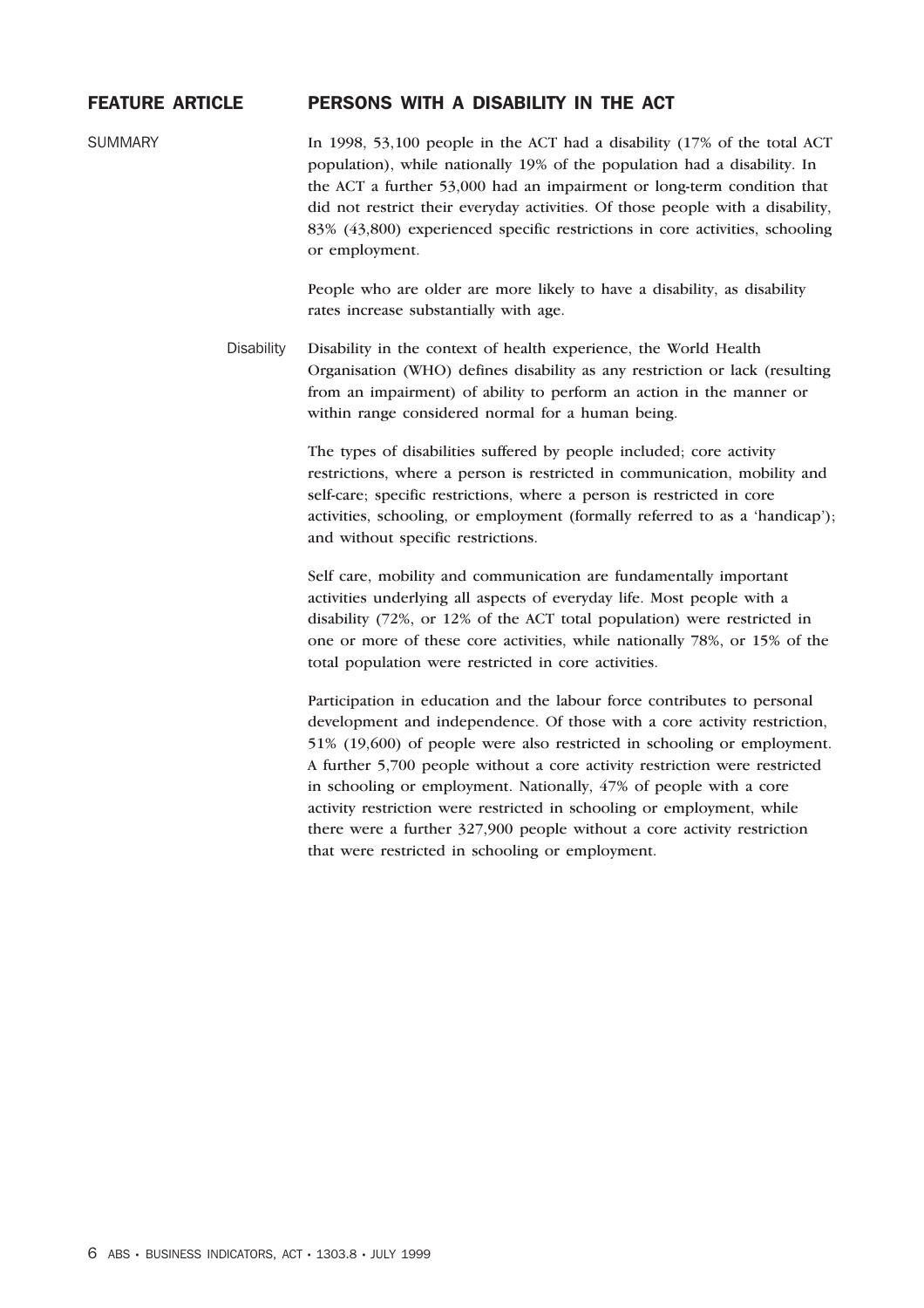#### DISABILITY AND LONG-TERM HEALTH CONDITIONS—1998

|                                                                                                                               |         | ACT        |             | Aust.      |
|-------------------------------------------------------------------------------------------------------------------------------|---------|------------|-------------|------------|
|                                                                                                                               | Persons | Proportion | Persons     | Proportion |
|                                                                                                                               | '000    | %          | '000        | %          |
| <b>Disability</b>                                                                                                             |         |            |             |            |
| With core activity restriction<br>With schooling or employment restrictions<br>With core activity and schooling or employment | 38.1    | 12.3       | 2828.0      | 15.2       |
| restrictions                                                                                                                  | 19.6    | 6.3        | 1 3 3 2.5   | 7.1        |
| With schooling or employment restrictions only                                                                                | 5.7     | 1.8        | 327.9       | 1.8        |
| Total                                                                                                                         | 25.3    | 8.2        | 1 660.4     | 8.9        |
| All with specific restrictions                                                                                                | 43.8    | 14.2       | 3 1 5 5 . 9 | 16.9       |
| Without specific restrictions                                                                                                 | 9.2     | 3.0        | 454.4       | 2.4        |
| All with disability                                                                                                           | 53.1    | 17.2       | 3 610.3     | 19.3       |
| No disability                                                                                                                 |         |            |             |            |
| With impairment or long-term condititon                                                                                       | 53.0    | 17.1       | 3 103.2     | 16.6       |
| Without impairment or long-term condition                                                                                     | 203.1   | 65.7       | 11 947.1    | 64.0       |
| All with no disability                                                                                                        | 256.1   | 82.9       | 15 050.3    | 80.7       |
|                                                                                                                               |         |            |             |            |

*Source: Disabilty, Aging and Carers, Australia: Summary of Findings, 1998 (Cat. no. 4430.0); ABS, Disabilty, Aging and Carers, Summary Tables, ACT, 1998 (Cat. no. 4430.8.40.001).*

Sex and age In the ACT the rate of disability increased with age, from 7% for people aged 15 to 24 to 72% for those aged 75 and over. A similar trend was recorded nationally. The proportion of males and females with a disability varied slightly (17% and 18% respectively), however there was more variation across age groups. Males had similar or higher rates across all age groups except for those aged 45 to 54 and 75 and over. In particular, disability rates for males were markedly higher for those approaching older age (60 to 69 years).

DISABILITY RATES, By Age and Sex—ACT—1998



*Source: Disability, Aging and Carers, Summary Tables, ACT, 1998 (Cat. no. 4430.8.40.001).*

When the disability population is confined to people with a specific restriction, females once again recorded a higher rate than males (15% compared to 14% respectively). Differences between males and females are less marked across most age groups.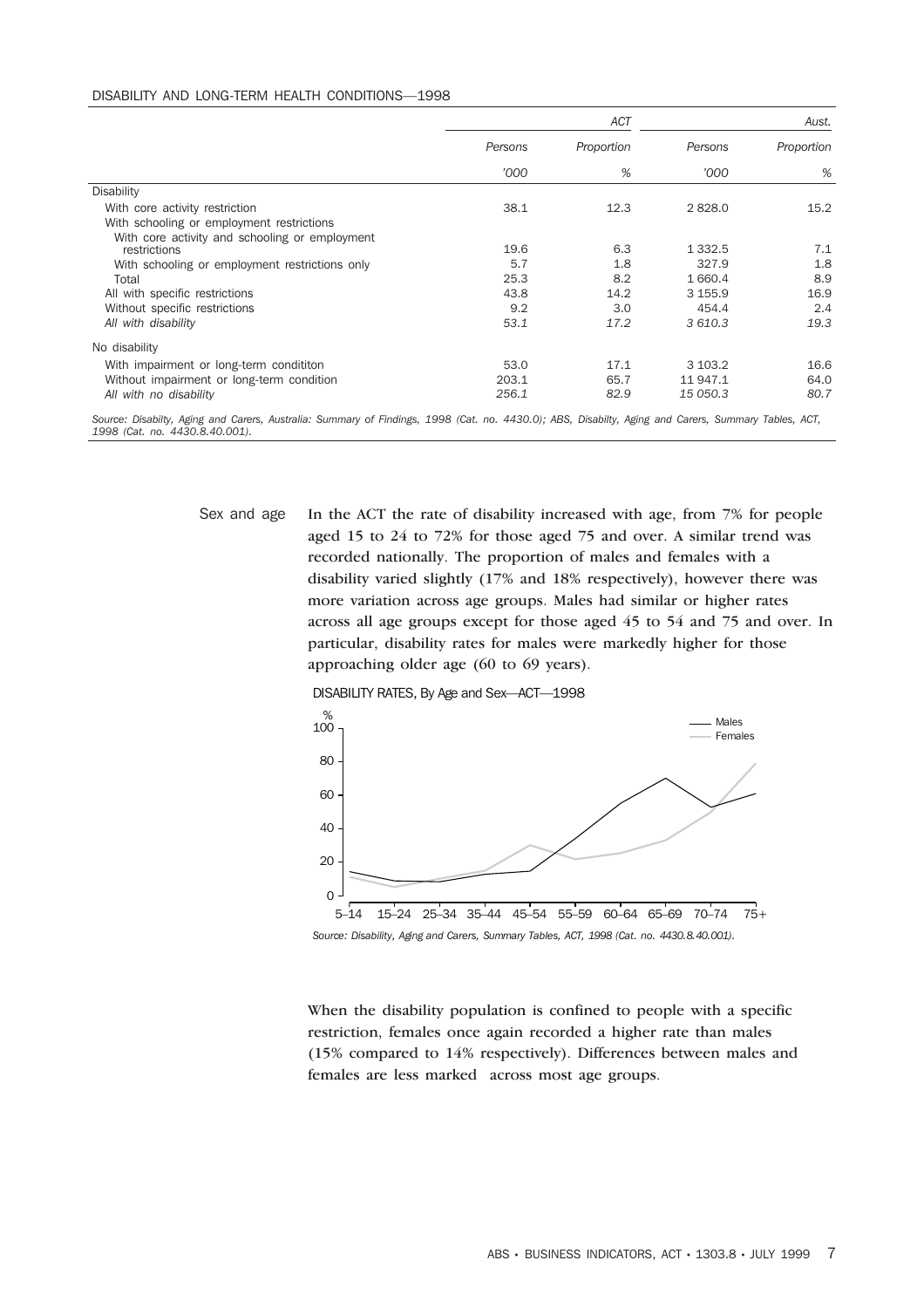Sex and age *continued* Of the 38,100 people with a core activity restriction, 55% were female. In the 45 to 54 and the 75 and over age groups, the rates of core activity restrictions were markedly greater for females. There is also a dramatic increase in the rates of core activity restriction from 10% for the age group 5 to 14 to 70% for people aged 75 and over. The graph below shows that as people age, they are more likely to have a core activity restriction.

CORE ACTIVITY RESTRICTION RATE, ACT—1998



Note: No data was available for people aged under five years. *Source: Disability, Aging and Carers: Summary Tables, ACT, 1998 (Cat. no. 4430.8.40.001).*

Underlying health conditions Disability usually exists as a consequence of disease, disorder or injury. In 1998, physical conditions were the most common cause of disability (86% for the ACT and 85% nationally). However, 14% of people with a disability in the ACT, and 15% of people with a disability nationally identified a mental or behavioural disorder as their main condition.

> Assistance In 1998 in the ACT, 57% of the 51,700 people with a disability living in households needed assistance to move around or go out, shower or dress, prepare meals, do housework, light property maintenance or paperwork, or communicate.

> > Most people in need of assistance received some help; a lower proportion of people in the ACT (55%) compared to nationally (64%) had their need fully met, while 41% in the ACT and 32% nationally had their need partly met. However there were 5% in the ACT and 4% nationally who felt their needs were not met at all. The proportion of people receiving help varied with the severity of the restriction. People with profound or severe core activity restriction who needed assistance were very likely to receive help; however they were less likely to have their needs fully met than those with milder restrictions.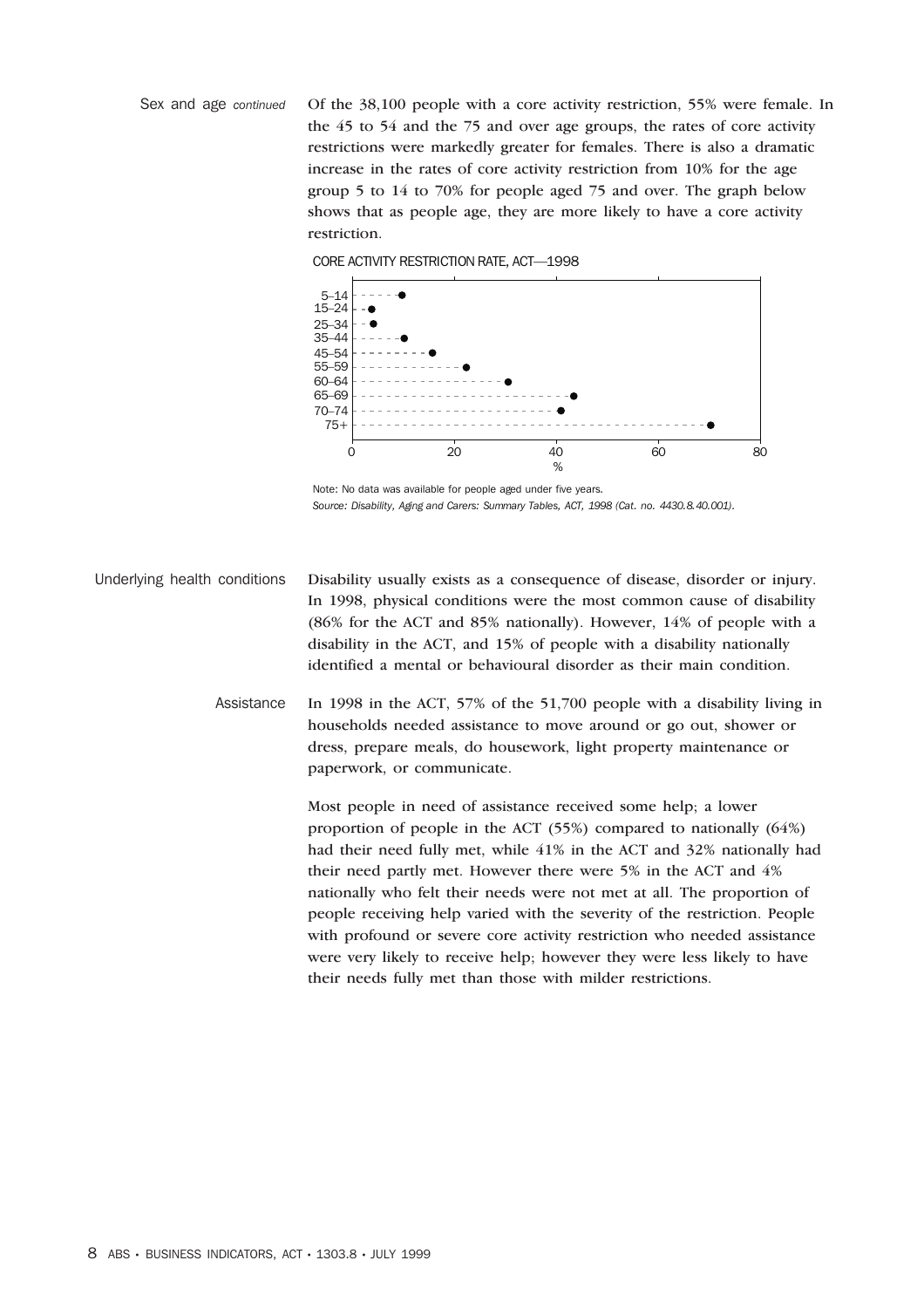

*Source: Disability, Aging and Carers, Summary Tables, ACT, 1998 (Cat. no. 4430.8.40.001).*

For further information on this survey, please refer to *Disability, Aging and Carers, Summary Tables, ACT, 1998* (Cat. no. 4430.8.40.001) and *Disability, Aging, and Carers: Summary of Findings, Australia, 1998* (Cat. no. 4430.0).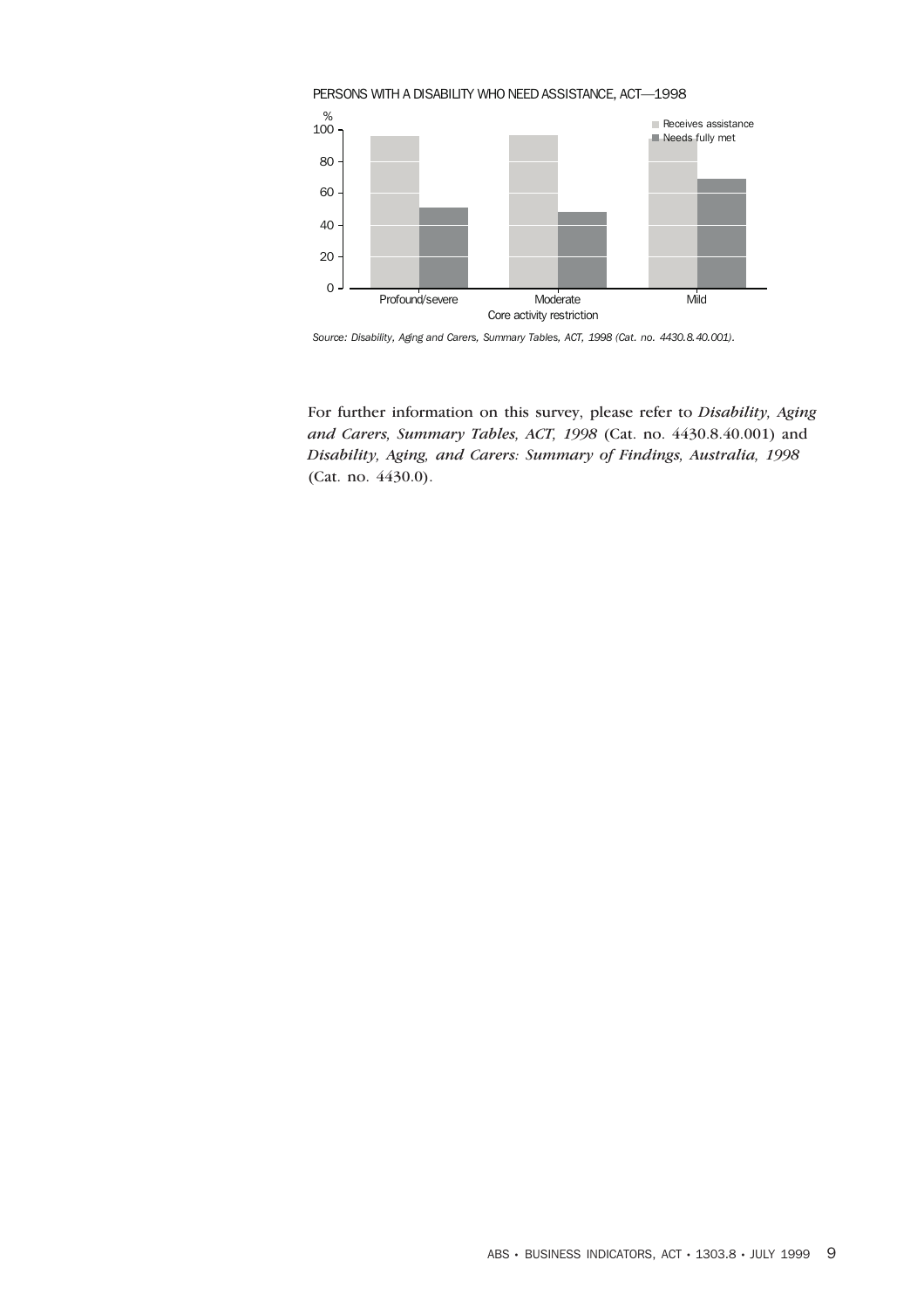# 1 BUSINESS EXPECTATIONS: SALES

|                           | <b>ACT</b> | Aust.  |
|---------------------------|------------|--------|
| Period                    | %          | %      |
| <b>Short-term</b>         |            |        |
| Dec gtr 1997–Mar gtr 1998 | $-1.1$     | $-0.3$ |
| Mar gtr 1998-Jun gtr 1998 | $-0.1$     | 1.7    |
| Jun atr 1998–Sep atr 1998 | 2.7        | 1.1    |
| Sep gtr 1998–Dec gtr 1998 | 3.5        | 1.5    |
| Dec gtr 1998–Mar gtr 1999 | $-2.7$     | $-0.9$ |
| Mar gtr 1999-Jun gtr 1999 | 0.4        | 1.8    |
| Jun atr 1999–Sep atr 1999 | 1.4        | 1.8    |
| <b>Medium-term</b>        |            |        |
| Dec qtr 1997–Dec qtr 1998 | 2.9        | 3.0    |
| Mar gtr 1998–Mar gtr 1999 | 2.6        | 2.6    |
| Jun gtr 1998–Jun gtr 1999 | 6.9        | 2.7    |
| Sep gtr 1998–Sep gtr 1999 | 7.5        | 2.8    |
| Dec atr 1998-Dec atr 1999 | 2.6        | 2.7    |
| Mar gtr 1999–Mar gtr 2000 | 1.7        | 2.3    |
| Jun gtr 1999-Jun gtr 2000 | 5.7        | 3.3    |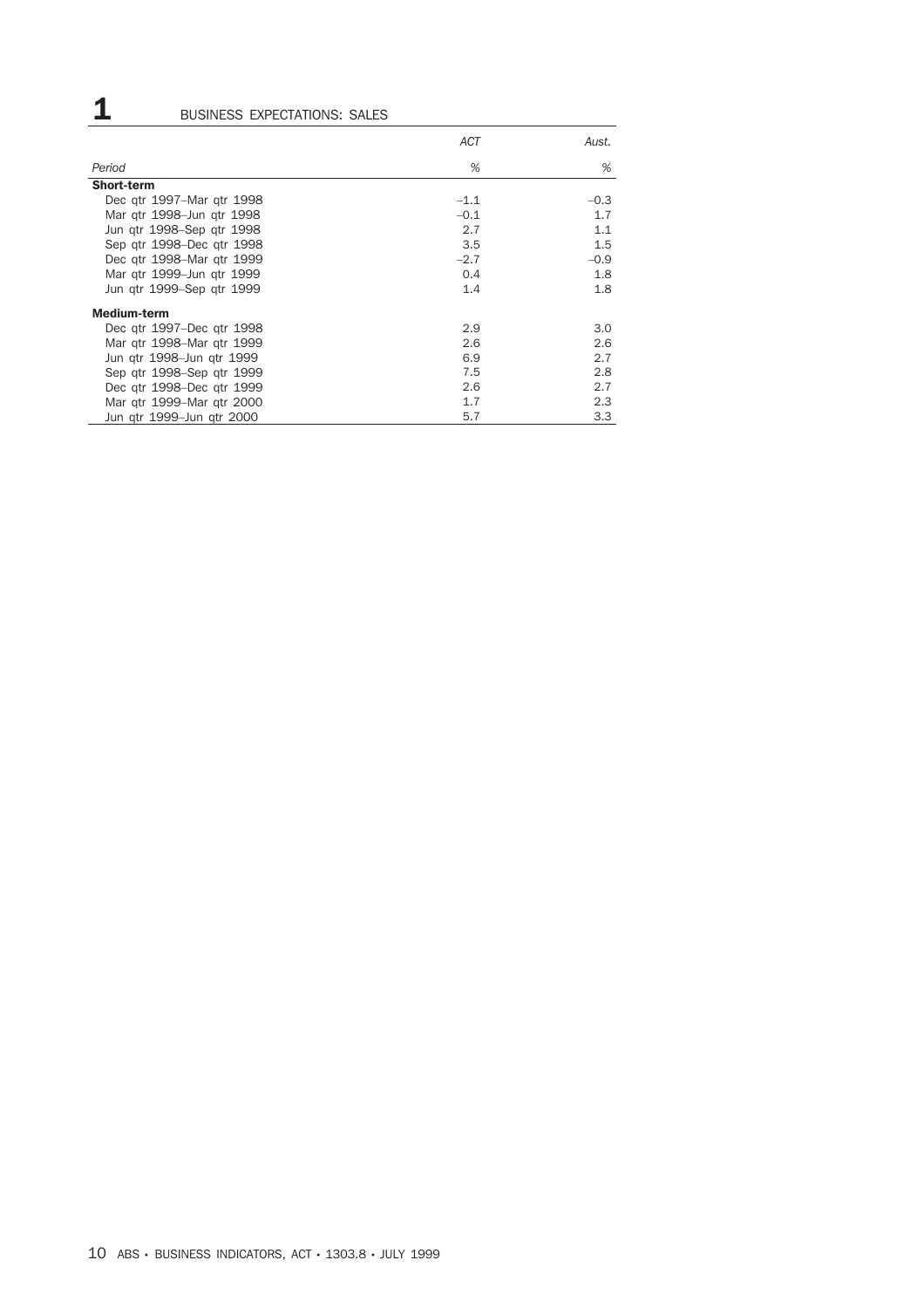# 2 BUSINESS INDICATORS

| % change from<br>% change from<br>Same<br>Same<br>period<br>period<br>Previous<br>previous<br>Previous<br>previous<br>Latest<br>Latest<br>Unit<br>Indicator<br>figure<br>period<br>figure<br>period<br>year<br>year<br>POPULATION, VITAL AND LABOUR<br>POPULATION, Dec qtr 98<br>'000<br>308.7<br>0.4<br>18871.8<br>0.3<br>1.3<br>752<br>2.3<br>$-20.9$<br>31 389<br>15.2<br>$-1.5$<br>Natural increase<br>no.<br>Net migration<br>$-704$<br>$-44.6$<br>54.5<br>27 4 29<br>$-21.1$<br>158.3<br>no.<br>48<br>$-80.6$<br>150.0<br>58 818<br>$-5.1$<br>38.5<br>Total increase<br>no.<br>LABOUR FORCE, Jun 99<br>Original Series<br>Employed<br>'000<br>160.4<br>0.9<br>1.5<br>8 7 9 3.6<br>0.9<br>2.1<br>'000<br>$-18.6$<br>$-16.2$<br>$-5.9$<br>$-11.6$<br>Unemployed<br>8.3<br>648.5<br>Unemployment rate<br>$\%$<br>$-1.1$<br>$-1.0$<br>6.9<br>$-0.4$<br>$-1.0$<br>4.9<br>%<br>$-0.3$<br>$-0.5$<br>0.1<br>$-0.3$<br>Participation rate<br>71.2<br>63.0<br>$-7.2$<br>1.2<br>$-8.3$<br>Long-term unemployed, May 99<br>2 954<br>$-1.4$<br>212 287<br>no.<br>Long-term unemployed as percentage<br>1.1<br>of total unemployed<br>28.9<br>$-3.5$<br>2.5<br>$-0.5$<br>30.8<br>Trend series<br>Employed<br>'000<br>158.3<br>0.2<br>1.3<br>8 7 4 2.3<br>0.1<br>1.8<br>Unemployed<br>$-13.0$<br>692.1<br>$-0.2$<br>$-8.6$<br>'000<br>10.0<br>%<br>6.0<br>$-0.9$<br>7.4<br>$-0.1$<br>$-0.8$<br>Unemployment rate<br>Participation rate<br>%<br>71.1<br>$-0.3$<br>0.1<br>$-0.5$<br>63.0<br>WAGE AND SALARY EARNERS, Dec qtr 98<br>Number employed(trend)<br>Public sector<br>'000<br>67.0<br>$-1.2$<br>$-4.3$<br>1 4 4 2.3<br>$-1.0$<br>$-1.8$<br>Private sector<br>'000<br>73.8<br>2.5<br>1.5<br>5.7<br>8.7<br>5 654.2<br>'000<br>0.7<br>2.1<br>1.0<br>4.1<br>Total<br>140.8<br>7 0 9 6.4<br>Gross earnings (original)<br>Public sector<br>786.5<br>$-14.1$<br>$-13.0$<br>$-1.6$<br>$-1.1$<br>\$m<br>15 046.0<br>Private sector<br>586.9<br>10.7<br>29.6<br>5.1<br>10.8<br>46 897.6<br>\$m<br>Total<br>1373.5<br>$-5.0$<br>1.2<br>3.4<br>7.7<br>\$m<br>61 943.6<br>2.2<br>$-4.3$<br>57.1<br>$-3.0$<br>'000<br>71.1<br>6.8<br>JOB VACANCIES, May qtr 99<br>INDUSTRIAL DISPUTES IN PROGRESS, Mar 99<br>'000<br>0.2<br>45.5<br>$-4.6$<br>$-9.4$<br>Working days lost<br>Days lost per '000 employees<br>$-5.3$<br>34.0<br>3.0<br>100.0<br>72.0<br>$-1.4$<br>(year ended Feb 99)<br>no.<br><b>BUILDING AND CONSTRUCTION</b><br>HOUSING FINANCE, May 99<br>Secured commitments to individuals for<br>Original Series<br>Construction of dwellings<br>\$m<br>12.0<br>50.0<br>140.0<br>877.0<br>5.9<br>22.8<br>Purchase of new dwellings<br>$-33.3$<br>4.0<br>\$m<br>2.0<br>$-33.3$<br>235.0<br>5.4<br>Purchase of established dwellings<br>75.0<br>7.1<br>50.0<br>4 8 66.0<br>8.5<br>\$m<br>32.4<br>14.3<br>23.1<br>878.0<br>5.3<br>13.7<br>Re-financing<br>\$m<br>16.0<br>Total housing commitments<br>11.3<br>45.9<br>5978.0<br>8.0<br>\$m<br>108.0<br>29.6<br>Seasonally adjusted series<br>Total housing commitments<br>4.2<br>\$m<br>112.0<br>15.5<br>45.5<br>5968.0<br>29.6<br>Trend series<br>Dwelling units financed<br>0.9<br>44 909<br>2.4<br>820<br>23.9<br>11.2<br>no.<br>Total housing commitments<br>1.9<br>2.5<br>26.5<br>109.0<br>45.3<br>5 826.0<br>\$m<br>BUILDING APPROVALS, May 99<br>Original series<br>Dwelling units<br>183<br>24.5<br>74.3<br>13 633<br>10.3<br>$-1.7$<br>no.<br>Value of new residential<br>40.4<br>13.4<br>25.0<br>85.2<br>1 584.4<br>4.6<br>\$m<br>Value of residential alterations and<br>7.1<br>97.2<br>61.4<br>250.4<br>11.3<br>additions<br>\$m<br>$-14.3$<br>Value of non-residential<br>26.1<br>26.7<br>41.1<br>953.5<br>17.9<br>$-35.7$<br>\$m<br>Value of total building<br>\$m<br>58.2<br>38.6<br>59.9<br>2 788.3<br>14.7<br>$-15.2$<br>Trend series<br>Dwelling units<br>161<br>$-5.8$<br>15.0<br>12 7 18<br>$-0.5$<br>$-4.8$<br>no. |  |  | ACT |  | Aust. |  |
|----------------------------------------------------------------------------------------------------------------------------------------------------------------------------------------------------------------------------------------------------------------------------------------------------------------------------------------------------------------------------------------------------------------------------------------------------------------------------------------------------------------------------------------------------------------------------------------------------------------------------------------------------------------------------------------------------------------------------------------------------------------------------------------------------------------------------------------------------------------------------------------------------------------------------------------------------------------------------------------------------------------------------------------------------------------------------------------------------------------------------------------------------------------------------------------------------------------------------------------------------------------------------------------------------------------------------------------------------------------------------------------------------------------------------------------------------------------------------------------------------------------------------------------------------------------------------------------------------------------------------------------------------------------------------------------------------------------------------------------------------------------------------------------------------------------------------------------------------------------------------------------------------------------------------------------------------------------------------------------------------------------------------------------------------------------------------------------------------------------------------------------------------------------------------------------------------------------------------------------------------------------------------------------------------------------------------------------------------------------------------------------------------------------------------------------------------------------------------------------------------------------------------------------------------------------------------------------------------------------------------------------------------------------------------------------------------------------------------------------------------------------------------------------------------------------------------------------------------------------------------------------------------------------------------------------------------------------------------------------------------------------------------------------------------------------------------------------------------------------------------------------------------------------------------------------------------------------------------------------------------------------------------------------------------------------------------------------------------------------------------------------------------------------------------------------------------------------------------------------------------------------------------------------------------------------------------------------------------------------------------------------------------------------------------------------------------------------------------------------------------------------------------------------------------------------------------------------------------------------------------|--|--|-----|--|-------|--|
|                                                                                                                                                                                                                                                                                                                                                                                                                                                                                                                                                                                                                                                                                                                                                                                                                                                                                                                                                                                                                                                                                                                                                                                                                                                                                                                                                                                                                                                                                                                                                                                                                                                                                                                                                                                                                                                                                                                                                                                                                                                                                                                                                                                                                                                                                                                                                                                                                                                                                                                                                                                                                                                                                                                                                                                                                                                                                                                                                                                                                                                                                                                                                                                                                                                                                                                                                                                                                                                                                                                                                                                                                                                                                                                                                                                                                                                                            |  |  |     |  |       |  |
|                                                                                                                                                                                                                                                                                                                                                                                                                                                                                                                                                                                                                                                                                                                                                                                                                                                                                                                                                                                                                                                                                                                                                                                                                                                                                                                                                                                                                                                                                                                                                                                                                                                                                                                                                                                                                                                                                                                                                                                                                                                                                                                                                                                                                                                                                                                                                                                                                                                                                                                                                                                                                                                                                                                                                                                                                                                                                                                                                                                                                                                                                                                                                                                                                                                                                                                                                                                                                                                                                                                                                                                                                                                                                                                                                                                                                                                                            |  |  |     |  |       |  |
|                                                                                                                                                                                                                                                                                                                                                                                                                                                                                                                                                                                                                                                                                                                                                                                                                                                                                                                                                                                                                                                                                                                                                                                                                                                                                                                                                                                                                                                                                                                                                                                                                                                                                                                                                                                                                                                                                                                                                                                                                                                                                                                                                                                                                                                                                                                                                                                                                                                                                                                                                                                                                                                                                                                                                                                                                                                                                                                                                                                                                                                                                                                                                                                                                                                                                                                                                                                                                                                                                                                                                                                                                                                                                                                                                                                                                                                                            |  |  |     |  |       |  |
|                                                                                                                                                                                                                                                                                                                                                                                                                                                                                                                                                                                                                                                                                                                                                                                                                                                                                                                                                                                                                                                                                                                                                                                                                                                                                                                                                                                                                                                                                                                                                                                                                                                                                                                                                                                                                                                                                                                                                                                                                                                                                                                                                                                                                                                                                                                                                                                                                                                                                                                                                                                                                                                                                                                                                                                                                                                                                                                                                                                                                                                                                                                                                                                                                                                                                                                                                                                                                                                                                                                                                                                                                                                                                                                                                                                                                                                                            |  |  |     |  |       |  |
|                                                                                                                                                                                                                                                                                                                                                                                                                                                                                                                                                                                                                                                                                                                                                                                                                                                                                                                                                                                                                                                                                                                                                                                                                                                                                                                                                                                                                                                                                                                                                                                                                                                                                                                                                                                                                                                                                                                                                                                                                                                                                                                                                                                                                                                                                                                                                                                                                                                                                                                                                                                                                                                                                                                                                                                                                                                                                                                                                                                                                                                                                                                                                                                                                                                                                                                                                                                                                                                                                                                                                                                                                                                                                                                                                                                                                                                                            |  |  |     |  |       |  |
|                                                                                                                                                                                                                                                                                                                                                                                                                                                                                                                                                                                                                                                                                                                                                                                                                                                                                                                                                                                                                                                                                                                                                                                                                                                                                                                                                                                                                                                                                                                                                                                                                                                                                                                                                                                                                                                                                                                                                                                                                                                                                                                                                                                                                                                                                                                                                                                                                                                                                                                                                                                                                                                                                                                                                                                                                                                                                                                                                                                                                                                                                                                                                                                                                                                                                                                                                                                                                                                                                                                                                                                                                                                                                                                                                                                                                                                                            |  |  |     |  |       |  |
|                                                                                                                                                                                                                                                                                                                                                                                                                                                                                                                                                                                                                                                                                                                                                                                                                                                                                                                                                                                                                                                                                                                                                                                                                                                                                                                                                                                                                                                                                                                                                                                                                                                                                                                                                                                                                                                                                                                                                                                                                                                                                                                                                                                                                                                                                                                                                                                                                                                                                                                                                                                                                                                                                                                                                                                                                                                                                                                                                                                                                                                                                                                                                                                                                                                                                                                                                                                                                                                                                                                                                                                                                                                                                                                                                                                                                                                                            |  |  |     |  |       |  |
|                                                                                                                                                                                                                                                                                                                                                                                                                                                                                                                                                                                                                                                                                                                                                                                                                                                                                                                                                                                                                                                                                                                                                                                                                                                                                                                                                                                                                                                                                                                                                                                                                                                                                                                                                                                                                                                                                                                                                                                                                                                                                                                                                                                                                                                                                                                                                                                                                                                                                                                                                                                                                                                                                                                                                                                                                                                                                                                                                                                                                                                                                                                                                                                                                                                                                                                                                                                                                                                                                                                                                                                                                                                                                                                                                                                                                                                                            |  |  |     |  |       |  |
|                                                                                                                                                                                                                                                                                                                                                                                                                                                                                                                                                                                                                                                                                                                                                                                                                                                                                                                                                                                                                                                                                                                                                                                                                                                                                                                                                                                                                                                                                                                                                                                                                                                                                                                                                                                                                                                                                                                                                                                                                                                                                                                                                                                                                                                                                                                                                                                                                                                                                                                                                                                                                                                                                                                                                                                                                                                                                                                                                                                                                                                                                                                                                                                                                                                                                                                                                                                                                                                                                                                                                                                                                                                                                                                                                                                                                                                                            |  |  |     |  |       |  |
|                                                                                                                                                                                                                                                                                                                                                                                                                                                                                                                                                                                                                                                                                                                                                                                                                                                                                                                                                                                                                                                                                                                                                                                                                                                                                                                                                                                                                                                                                                                                                                                                                                                                                                                                                                                                                                                                                                                                                                                                                                                                                                                                                                                                                                                                                                                                                                                                                                                                                                                                                                                                                                                                                                                                                                                                                                                                                                                                                                                                                                                                                                                                                                                                                                                                                                                                                                                                                                                                                                                                                                                                                                                                                                                                                                                                                                                                            |  |  |     |  |       |  |
|                                                                                                                                                                                                                                                                                                                                                                                                                                                                                                                                                                                                                                                                                                                                                                                                                                                                                                                                                                                                                                                                                                                                                                                                                                                                                                                                                                                                                                                                                                                                                                                                                                                                                                                                                                                                                                                                                                                                                                                                                                                                                                                                                                                                                                                                                                                                                                                                                                                                                                                                                                                                                                                                                                                                                                                                                                                                                                                                                                                                                                                                                                                                                                                                                                                                                                                                                                                                                                                                                                                                                                                                                                                                                                                                                                                                                                                                            |  |  |     |  |       |  |
|                                                                                                                                                                                                                                                                                                                                                                                                                                                                                                                                                                                                                                                                                                                                                                                                                                                                                                                                                                                                                                                                                                                                                                                                                                                                                                                                                                                                                                                                                                                                                                                                                                                                                                                                                                                                                                                                                                                                                                                                                                                                                                                                                                                                                                                                                                                                                                                                                                                                                                                                                                                                                                                                                                                                                                                                                                                                                                                                                                                                                                                                                                                                                                                                                                                                                                                                                                                                                                                                                                                                                                                                                                                                                                                                                                                                                                                                            |  |  |     |  |       |  |
|                                                                                                                                                                                                                                                                                                                                                                                                                                                                                                                                                                                                                                                                                                                                                                                                                                                                                                                                                                                                                                                                                                                                                                                                                                                                                                                                                                                                                                                                                                                                                                                                                                                                                                                                                                                                                                                                                                                                                                                                                                                                                                                                                                                                                                                                                                                                                                                                                                                                                                                                                                                                                                                                                                                                                                                                                                                                                                                                                                                                                                                                                                                                                                                                                                                                                                                                                                                                                                                                                                                                                                                                                                                                                                                                                                                                                                                                            |  |  |     |  |       |  |
|                                                                                                                                                                                                                                                                                                                                                                                                                                                                                                                                                                                                                                                                                                                                                                                                                                                                                                                                                                                                                                                                                                                                                                                                                                                                                                                                                                                                                                                                                                                                                                                                                                                                                                                                                                                                                                                                                                                                                                                                                                                                                                                                                                                                                                                                                                                                                                                                                                                                                                                                                                                                                                                                                                                                                                                                                                                                                                                                                                                                                                                                                                                                                                                                                                                                                                                                                                                                                                                                                                                                                                                                                                                                                                                                                                                                                                                                            |  |  |     |  |       |  |
|                                                                                                                                                                                                                                                                                                                                                                                                                                                                                                                                                                                                                                                                                                                                                                                                                                                                                                                                                                                                                                                                                                                                                                                                                                                                                                                                                                                                                                                                                                                                                                                                                                                                                                                                                                                                                                                                                                                                                                                                                                                                                                                                                                                                                                                                                                                                                                                                                                                                                                                                                                                                                                                                                                                                                                                                                                                                                                                                                                                                                                                                                                                                                                                                                                                                                                                                                                                                                                                                                                                                                                                                                                                                                                                                                                                                                                                                            |  |  |     |  |       |  |
|                                                                                                                                                                                                                                                                                                                                                                                                                                                                                                                                                                                                                                                                                                                                                                                                                                                                                                                                                                                                                                                                                                                                                                                                                                                                                                                                                                                                                                                                                                                                                                                                                                                                                                                                                                                                                                                                                                                                                                                                                                                                                                                                                                                                                                                                                                                                                                                                                                                                                                                                                                                                                                                                                                                                                                                                                                                                                                                                                                                                                                                                                                                                                                                                                                                                                                                                                                                                                                                                                                                                                                                                                                                                                                                                                                                                                                                                            |  |  |     |  |       |  |
|                                                                                                                                                                                                                                                                                                                                                                                                                                                                                                                                                                                                                                                                                                                                                                                                                                                                                                                                                                                                                                                                                                                                                                                                                                                                                                                                                                                                                                                                                                                                                                                                                                                                                                                                                                                                                                                                                                                                                                                                                                                                                                                                                                                                                                                                                                                                                                                                                                                                                                                                                                                                                                                                                                                                                                                                                                                                                                                                                                                                                                                                                                                                                                                                                                                                                                                                                                                                                                                                                                                                                                                                                                                                                                                                                                                                                                                                            |  |  |     |  |       |  |
|                                                                                                                                                                                                                                                                                                                                                                                                                                                                                                                                                                                                                                                                                                                                                                                                                                                                                                                                                                                                                                                                                                                                                                                                                                                                                                                                                                                                                                                                                                                                                                                                                                                                                                                                                                                                                                                                                                                                                                                                                                                                                                                                                                                                                                                                                                                                                                                                                                                                                                                                                                                                                                                                                                                                                                                                                                                                                                                                                                                                                                                                                                                                                                                                                                                                                                                                                                                                                                                                                                                                                                                                                                                                                                                                                                                                                                                                            |  |  |     |  |       |  |
|                                                                                                                                                                                                                                                                                                                                                                                                                                                                                                                                                                                                                                                                                                                                                                                                                                                                                                                                                                                                                                                                                                                                                                                                                                                                                                                                                                                                                                                                                                                                                                                                                                                                                                                                                                                                                                                                                                                                                                                                                                                                                                                                                                                                                                                                                                                                                                                                                                                                                                                                                                                                                                                                                                                                                                                                                                                                                                                                                                                                                                                                                                                                                                                                                                                                                                                                                                                                                                                                                                                                                                                                                                                                                                                                                                                                                                                                            |  |  |     |  |       |  |
|                                                                                                                                                                                                                                                                                                                                                                                                                                                                                                                                                                                                                                                                                                                                                                                                                                                                                                                                                                                                                                                                                                                                                                                                                                                                                                                                                                                                                                                                                                                                                                                                                                                                                                                                                                                                                                                                                                                                                                                                                                                                                                                                                                                                                                                                                                                                                                                                                                                                                                                                                                                                                                                                                                                                                                                                                                                                                                                                                                                                                                                                                                                                                                                                                                                                                                                                                                                                                                                                                                                                                                                                                                                                                                                                                                                                                                                                            |  |  |     |  |       |  |
|                                                                                                                                                                                                                                                                                                                                                                                                                                                                                                                                                                                                                                                                                                                                                                                                                                                                                                                                                                                                                                                                                                                                                                                                                                                                                                                                                                                                                                                                                                                                                                                                                                                                                                                                                                                                                                                                                                                                                                                                                                                                                                                                                                                                                                                                                                                                                                                                                                                                                                                                                                                                                                                                                                                                                                                                                                                                                                                                                                                                                                                                                                                                                                                                                                                                                                                                                                                                                                                                                                                                                                                                                                                                                                                                                                                                                                                                            |  |  |     |  |       |  |
|                                                                                                                                                                                                                                                                                                                                                                                                                                                                                                                                                                                                                                                                                                                                                                                                                                                                                                                                                                                                                                                                                                                                                                                                                                                                                                                                                                                                                                                                                                                                                                                                                                                                                                                                                                                                                                                                                                                                                                                                                                                                                                                                                                                                                                                                                                                                                                                                                                                                                                                                                                                                                                                                                                                                                                                                                                                                                                                                                                                                                                                                                                                                                                                                                                                                                                                                                                                                                                                                                                                                                                                                                                                                                                                                                                                                                                                                            |  |  |     |  |       |  |
|                                                                                                                                                                                                                                                                                                                                                                                                                                                                                                                                                                                                                                                                                                                                                                                                                                                                                                                                                                                                                                                                                                                                                                                                                                                                                                                                                                                                                                                                                                                                                                                                                                                                                                                                                                                                                                                                                                                                                                                                                                                                                                                                                                                                                                                                                                                                                                                                                                                                                                                                                                                                                                                                                                                                                                                                                                                                                                                                                                                                                                                                                                                                                                                                                                                                                                                                                                                                                                                                                                                                                                                                                                                                                                                                                                                                                                                                            |  |  |     |  |       |  |
|                                                                                                                                                                                                                                                                                                                                                                                                                                                                                                                                                                                                                                                                                                                                                                                                                                                                                                                                                                                                                                                                                                                                                                                                                                                                                                                                                                                                                                                                                                                                                                                                                                                                                                                                                                                                                                                                                                                                                                                                                                                                                                                                                                                                                                                                                                                                                                                                                                                                                                                                                                                                                                                                                                                                                                                                                                                                                                                                                                                                                                                                                                                                                                                                                                                                                                                                                                                                                                                                                                                                                                                                                                                                                                                                                                                                                                                                            |  |  |     |  |       |  |
|                                                                                                                                                                                                                                                                                                                                                                                                                                                                                                                                                                                                                                                                                                                                                                                                                                                                                                                                                                                                                                                                                                                                                                                                                                                                                                                                                                                                                                                                                                                                                                                                                                                                                                                                                                                                                                                                                                                                                                                                                                                                                                                                                                                                                                                                                                                                                                                                                                                                                                                                                                                                                                                                                                                                                                                                                                                                                                                                                                                                                                                                                                                                                                                                                                                                                                                                                                                                                                                                                                                                                                                                                                                                                                                                                                                                                                                                            |  |  |     |  |       |  |
|                                                                                                                                                                                                                                                                                                                                                                                                                                                                                                                                                                                                                                                                                                                                                                                                                                                                                                                                                                                                                                                                                                                                                                                                                                                                                                                                                                                                                                                                                                                                                                                                                                                                                                                                                                                                                                                                                                                                                                                                                                                                                                                                                                                                                                                                                                                                                                                                                                                                                                                                                                                                                                                                                                                                                                                                                                                                                                                                                                                                                                                                                                                                                                                                                                                                                                                                                                                                                                                                                                                                                                                                                                                                                                                                                                                                                                                                            |  |  |     |  |       |  |
|                                                                                                                                                                                                                                                                                                                                                                                                                                                                                                                                                                                                                                                                                                                                                                                                                                                                                                                                                                                                                                                                                                                                                                                                                                                                                                                                                                                                                                                                                                                                                                                                                                                                                                                                                                                                                                                                                                                                                                                                                                                                                                                                                                                                                                                                                                                                                                                                                                                                                                                                                                                                                                                                                                                                                                                                                                                                                                                                                                                                                                                                                                                                                                                                                                                                                                                                                                                                                                                                                                                                                                                                                                                                                                                                                                                                                                                                            |  |  |     |  |       |  |
|                                                                                                                                                                                                                                                                                                                                                                                                                                                                                                                                                                                                                                                                                                                                                                                                                                                                                                                                                                                                                                                                                                                                                                                                                                                                                                                                                                                                                                                                                                                                                                                                                                                                                                                                                                                                                                                                                                                                                                                                                                                                                                                                                                                                                                                                                                                                                                                                                                                                                                                                                                                                                                                                                                                                                                                                                                                                                                                                                                                                                                                                                                                                                                                                                                                                                                                                                                                                                                                                                                                                                                                                                                                                                                                                                                                                                                                                            |  |  |     |  |       |  |
|                                                                                                                                                                                                                                                                                                                                                                                                                                                                                                                                                                                                                                                                                                                                                                                                                                                                                                                                                                                                                                                                                                                                                                                                                                                                                                                                                                                                                                                                                                                                                                                                                                                                                                                                                                                                                                                                                                                                                                                                                                                                                                                                                                                                                                                                                                                                                                                                                                                                                                                                                                                                                                                                                                                                                                                                                                                                                                                                                                                                                                                                                                                                                                                                                                                                                                                                                                                                                                                                                                                                                                                                                                                                                                                                                                                                                                                                            |  |  |     |  |       |  |
|                                                                                                                                                                                                                                                                                                                                                                                                                                                                                                                                                                                                                                                                                                                                                                                                                                                                                                                                                                                                                                                                                                                                                                                                                                                                                                                                                                                                                                                                                                                                                                                                                                                                                                                                                                                                                                                                                                                                                                                                                                                                                                                                                                                                                                                                                                                                                                                                                                                                                                                                                                                                                                                                                                                                                                                                                                                                                                                                                                                                                                                                                                                                                                                                                                                                                                                                                                                                                                                                                                                                                                                                                                                                                                                                                                                                                                                                            |  |  |     |  |       |  |
|                                                                                                                                                                                                                                                                                                                                                                                                                                                                                                                                                                                                                                                                                                                                                                                                                                                                                                                                                                                                                                                                                                                                                                                                                                                                                                                                                                                                                                                                                                                                                                                                                                                                                                                                                                                                                                                                                                                                                                                                                                                                                                                                                                                                                                                                                                                                                                                                                                                                                                                                                                                                                                                                                                                                                                                                                                                                                                                                                                                                                                                                                                                                                                                                                                                                                                                                                                                                                                                                                                                                                                                                                                                                                                                                                                                                                                                                            |  |  |     |  |       |  |
|                                                                                                                                                                                                                                                                                                                                                                                                                                                                                                                                                                                                                                                                                                                                                                                                                                                                                                                                                                                                                                                                                                                                                                                                                                                                                                                                                                                                                                                                                                                                                                                                                                                                                                                                                                                                                                                                                                                                                                                                                                                                                                                                                                                                                                                                                                                                                                                                                                                                                                                                                                                                                                                                                                                                                                                                                                                                                                                                                                                                                                                                                                                                                                                                                                                                                                                                                                                                                                                                                                                                                                                                                                                                                                                                                                                                                                                                            |  |  |     |  |       |  |
|                                                                                                                                                                                                                                                                                                                                                                                                                                                                                                                                                                                                                                                                                                                                                                                                                                                                                                                                                                                                                                                                                                                                                                                                                                                                                                                                                                                                                                                                                                                                                                                                                                                                                                                                                                                                                                                                                                                                                                                                                                                                                                                                                                                                                                                                                                                                                                                                                                                                                                                                                                                                                                                                                                                                                                                                                                                                                                                                                                                                                                                                                                                                                                                                                                                                                                                                                                                                                                                                                                                                                                                                                                                                                                                                                                                                                                                                            |  |  |     |  |       |  |
|                                                                                                                                                                                                                                                                                                                                                                                                                                                                                                                                                                                                                                                                                                                                                                                                                                                                                                                                                                                                                                                                                                                                                                                                                                                                                                                                                                                                                                                                                                                                                                                                                                                                                                                                                                                                                                                                                                                                                                                                                                                                                                                                                                                                                                                                                                                                                                                                                                                                                                                                                                                                                                                                                                                                                                                                                                                                                                                                                                                                                                                                                                                                                                                                                                                                                                                                                                                                                                                                                                                                                                                                                                                                                                                                                                                                                                                                            |  |  |     |  |       |  |
|                                                                                                                                                                                                                                                                                                                                                                                                                                                                                                                                                                                                                                                                                                                                                                                                                                                                                                                                                                                                                                                                                                                                                                                                                                                                                                                                                                                                                                                                                                                                                                                                                                                                                                                                                                                                                                                                                                                                                                                                                                                                                                                                                                                                                                                                                                                                                                                                                                                                                                                                                                                                                                                                                                                                                                                                                                                                                                                                                                                                                                                                                                                                                                                                                                                                                                                                                                                                                                                                                                                                                                                                                                                                                                                                                                                                                                                                            |  |  |     |  |       |  |
|                                                                                                                                                                                                                                                                                                                                                                                                                                                                                                                                                                                                                                                                                                                                                                                                                                                                                                                                                                                                                                                                                                                                                                                                                                                                                                                                                                                                                                                                                                                                                                                                                                                                                                                                                                                                                                                                                                                                                                                                                                                                                                                                                                                                                                                                                                                                                                                                                                                                                                                                                                                                                                                                                                                                                                                                                                                                                                                                                                                                                                                                                                                                                                                                                                                                                                                                                                                                                                                                                                                                                                                                                                                                                                                                                                                                                                                                            |  |  |     |  |       |  |
|                                                                                                                                                                                                                                                                                                                                                                                                                                                                                                                                                                                                                                                                                                                                                                                                                                                                                                                                                                                                                                                                                                                                                                                                                                                                                                                                                                                                                                                                                                                                                                                                                                                                                                                                                                                                                                                                                                                                                                                                                                                                                                                                                                                                                                                                                                                                                                                                                                                                                                                                                                                                                                                                                                                                                                                                                                                                                                                                                                                                                                                                                                                                                                                                                                                                                                                                                                                                                                                                                                                                                                                                                                                                                                                                                                                                                                                                            |  |  |     |  |       |  |
|                                                                                                                                                                                                                                                                                                                                                                                                                                                                                                                                                                                                                                                                                                                                                                                                                                                                                                                                                                                                                                                                                                                                                                                                                                                                                                                                                                                                                                                                                                                                                                                                                                                                                                                                                                                                                                                                                                                                                                                                                                                                                                                                                                                                                                                                                                                                                                                                                                                                                                                                                                                                                                                                                                                                                                                                                                                                                                                                                                                                                                                                                                                                                                                                                                                                                                                                                                                                                                                                                                                                                                                                                                                                                                                                                                                                                                                                            |  |  |     |  |       |  |
|                                                                                                                                                                                                                                                                                                                                                                                                                                                                                                                                                                                                                                                                                                                                                                                                                                                                                                                                                                                                                                                                                                                                                                                                                                                                                                                                                                                                                                                                                                                                                                                                                                                                                                                                                                                                                                                                                                                                                                                                                                                                                                                                                                                                                                                                                                                                                                                                                                                                                                                                                                                                                                                                                                                                                                                                                                                                                                                                                                                                                                                                                                                                                                                                                                                                                                                                                                                                                                                                                                                                                                                                                                                                                                                                                                                                                                                                            |  |  |     |  |       |  |
|                                                                                                                                                                                                                                                                                                                                                                                                                                                                                                                                                                                                                                                                                                                                                                                                                                                                                                                                                                                                                                                                                                                                                                                                                                                                                                                                                                                                                                                                                                                                                                                                                                                                                                                                                                                                                                                                                                                                                                                                                                                                                                                                                                                                                                                                                                                                                                                                                                                                                                                                                                                                                                                                                                                                                                                                                                                                                                                                                                                                                                                                                                                                                                                                                                                                                                                                                                                                                                                                                                                                                                                                                                                                                                                                                                                                                                                                            |  |  |     |  |       |  |
|                                                                                                                                                                                                                                                                                                                                                                                                                                                                                                                                                                                                                                                                                                                                                                                                                                                                                                                                                                                                                                                                                                                                                                                                                                                                                                                                                                                                                                                                                                                                                                                                                                                                                                                                                                                                                                                                                                                                                                                                                                                                                                                                                                                                                                                                                                                                                                                                                                                                                                                                                                                                                                                                                                                                                                                                                                                                                                                                                                                                                                                                                                                                                                                                                                                                                                                                                                                                                                                                                                                                                                                                                                                                                                                                                                                                                                                                            |  |  |     |  |       |  |
|                                                                                                                                                                                                                                                                                                                                                                                                                                                                                                                                                                                                                                                                                                                                                                                                                                                                                                                                                                                                                                                                                                                                                                                                                                                                                                                                                                                                                                                                                                                                                                                                                                                                                                                                                                                                                                                                                                                                                                                                                                                                                                                                                                                                                                                                                                                                                                                                                                                                                                                                                                                                                                                                                                                                                                                                                                                                                                                                                                                                                                                                                                                                                                                                                                                                                                                                                                                                                                                                                                                                                                                                                                                                                                                                                                                                                                                                            |  |  |     |  |       |  |
|                                                                                                                                                                                                                                                                                                                                                                                                                                                                                                                                                                                                                                                                                                                                                                                                                                                                                                                                                                                                                                                                                                                                                                                                                                                                                                                                                                                                                                                                                                                                                                                                                                                                                                                                                                                                                                                                                                                                                                                                                                                                                                                                                                                                                                                                                                                                                                                                                                                                                                                                                                                                                                                                                                                                                                                                                                                                                                                                                                                                                                                                                                                                                                                                                                                                                                                                                                                                                                                                                                                                                                                                                                                                                                                                                                                                                                                                            |  |  |     |  |       |  |
|                                                                                                                                                                                                                                                                                                                                                                                                                                                                                                                                                                                                                                                                                                                                                                                                                                                                                                                                                                                                                                                                                                                                                                                                                                                                                                                                                                                                                                                                                                                                                                                                                                                                                                                                                                                                                                                                                                                                                                                                                                                                                                                                                                                                                                                                                                                                                                                                                                                                                                                                                                                                                                                                                                                                                                                                                                                                                                                                                                                                                                                                                                                                                                                                                                                                                                                                                                                                                                                                                                                                                                                                                                                                                                                                                                                                                                                                            |  |  |     |  |       |  |
|                                                                                                                                                                                                                                                                                                                                                                                                                                                                                                                                                                                                                                                                                                                                                                                                                                                                                                                                                                                                                                                                                                                                                                                                                                                                                                                                                                                                                                                                                                                                                                                                                                                                                                                                                                                                                                                                                                                                                                                                                                                                                                                                                                                                                                                                                                                                                                                                                                                                                                                                                                                                                                                                                                                                                                                                                                                                                                                                                                                                                                                                                                                                                                                                                                                                                                                                                                                                                                                                                                                                                                                                                                                                                                                                                                                                                                                                            |  |  |     |  |       |  |
|                                                                                                                                                                                                                                                                                                                                                                                                                                                                                                                                                                                                                                                                                                                                                                                                                                                                                                                                                                                                                                                                                                                                                                                                                                                                                                                                                                                                                                                                                                                                                                                                                                                                                                                                                                                                                                                                                                                                                                                                                                                                                                                                                                                                                                                                                                                                                                                                                                                                                                                                                                                                                                                                                                                                                                                                                                                                                                                                                                                                                                                                                                                                                                                                                                                                                                                                                                                                                                                                                                                                                                                                                                                                                                                                                                                                                                                                            |  |  |     |  |       |  |
|                                                                                                                                                                                                                                                                                                                                                                                                                                                                                                                                                                                                                                                                                                                                                                                                                                                                                                                                                                                                                                                                                                                                                                                                                                                                                                                                                                                                                                                                                                                                                                                                                                                                                                                                                                                                                                                                                                                                                                                                                                                                                                                                                                                                                                                                                                                                                                                                                                                                                                                                                                                                                                                                                                                                                                                                                                                                                                                                                                                                                                                                                                                                                                                                                                                                                                                                                                                                                                                                                                                                                                                                                                                                                                                                                                                                                                                                            |  |  |     |  |       |  |
|                                                                                                                                                                                                                                                                                                                                                                                                                                                                                                                                                                                                                                                                                                                                                                                                                                                                                                                                                                                                                                                                                                                                                                                                                                                                                                                                                                                                                                                                                                                                                                                                                                                                                                                                                                                                                                                                                                                                                                                                                                                                                                                                                                                                                                                                                                                                                                                                                                                                                                                                                                                                                                                                                                                                                                                                                                                                                                                                                                                                                                                                                                                                                                                                                                                                                                                                                                                                                                                                                                                                                                                                                                                                                                                                                                                                                                                                            |  |  |     |  |       |  |
|                                                                                                                                                                                                                                                                                                                                                                                                                                                                                                                                                                                                                                                                                                                                                                                                                                                                                                                                                                                                                                                                                                                                                                                                                                                                                                                                                                                                                                                                                                                                                                                                                                                                                                                                                                                                                                                                                                                                                                                                                                                                                                                                                                                                                                                                                                                                                                                                                                                                                                                                                                                                                                                                                                                                                                                                                                                                                                                                                                                                                                                                                                                                                                                                                                                                                                                                                                                                                                                                                                                                                                                                                                                                                                                                                                                                                                                                            |  |  |     |  |       |  |
|                                                                                                                                                                                                                                                                                                                                                                                                                                                                                                                                                                                                                                                                                                                                                                                                                                                                                                                                                                                                                                                                                                                                                                                                                                                                                                                                                                                                                                                                                                                                                                                                                                                                                                                                                                                                                                                                                                                                                                                                                                                                                                                                                                                                                                                                                                                                                                                                                                                                                                                                                                                                                                                                                                                                                                                                                                                                                                                                                                                                                                                                                                                                                                                                                                                                                                                                                                                                                                                                                                                                                                                                                                                                                                                                                                                                                                                                            |  |  |     |  |       |  |
|                                                                                                                                                                                                                                                                                                                                                                                                                                                                                                                                                                                                                                                                                                                                                                                                                                                                                                                                                                                                                                                                                                                                                                                                                                                                                                                                                                                                                                                                                                                                                                                                                                                                                                                                                                                                                                                                                                                                                                                                                                                                                                                                                                                                                                                                                                                                                                                                                                                                                                                                                                                                                                                                                                                                                                                                                                                                                                                                                                                                                                                                                                                                                                                                                                                                                                                                                                                                                                                                                                                                                                                                                                                                                                                                                                                                                                                                            |  |  |     |  |       |  |
|                                                                                                                                                                                                                                                                                                                                                                                                                                                                                                                                                                                                                                                                                                                                                                                                                                                                                                                                                                                                                                                                                                                                                                                                                                                                                                                                                                                                                                                                                                                                                                                                                                                                                                                                                                                                                                                                                                                                                                                                                                                                                                                                                                                                                                                                                                                                                                                                                                                                                                                                                                                                                                                                                                                                                                                                                                                                                                                                                                                                                                                                                                                                                                                                                                                                                                                                                                                                                                                                                                                                                                                                                                                                                                                                                                                                                                                                            |  |  |     |  |       |  |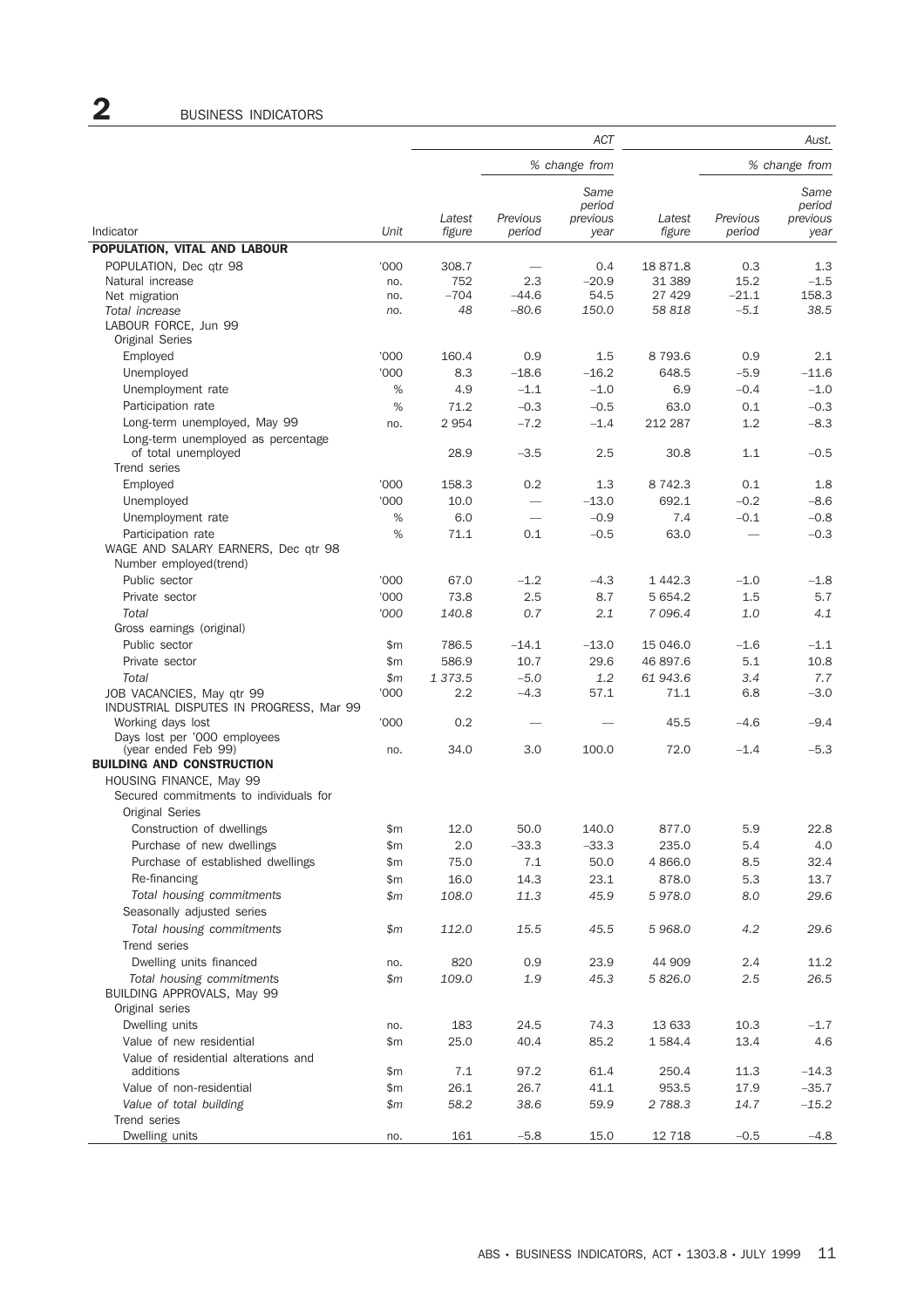# 2 BUSINESS INDICATORS—*continued*

|                                                                                                  |       |                  |                    | <b>ACT</b>                         |                  |                    | Aust.                              |
|--------------------------------------------------------------------------------------------------|-------|------------------|--------------------|------------------------------------|------------------|--------------------|------------------------------------|
|                                                                                                  |       |                  |                    | % change from                      |                  |                    | % change from                      |
| Indicator                                                                                        | Unit  | Latest<br>figure | Previous<br>period | Same<br>period<br>previous<br>year | Latest<br>figure | Previous<br>period | Same<br>period<br>previous<br>year |
| <b>BUILDING AND CONSTRUCTION</b> continued                                                       |       |                  |                    |                                    |                  |                    |                                    |
| BUILDING COMMENCEMENTS, Dec qtr 98                                                               |       |                  |                    |                                    |                  |                    |                                    |
| New houses                                                                                       | no.   | 273              | $-35.6$            | 5.0                                | 25 211           | $-7.7$             | $-1.2$                             |
| Value of houses commenced                                                                        | \$m\$ | 35.0             | $-30.4$            | 17.1                               | 3 0 1 5.8        | $-5.5$             | 3.4                                |
| Value of non-residential building                                                                |       |                  |                    |                                    |                  |                    |                                    |
| commenced                                                                                        | \$m   | 32.6             | $-39.3$            | $-81.3$                            | 3 185.1          | 2.1                | $-21.4$                            |
| Value of total commencements<br>PRICE INDEXES                                                    | \$m\$ | 99.9             | $-21.9$            | $-58.9$                            | 8 0 5 4.4        | $-4.9$             | $-7.8$                             |
| Established house price index, Mar qtr 99<br><b>ENGINEERING CONSTRUCTION (Dec qtr 98)</b>        |       | 128.6            | 0.6                | 1.2                                | 131.3            | 1.8                | 5.7                                |
| Private sector                                                                                   |       |                  |                    |                                    |                  |                    |                                    |
| Value of work commenced                                                                          | \$m   | 17.7             | 86.3               | 17.2                               | 2882.1           | 23.0               | 4.8                                |
| Value of work done                                                                               | \$m   | 15.1             | 39.8               | $-20.1$                            | 2 966.2          | $-0.9$             | 8.9                                |
| Value of work yet to be done                                                                     | \$m   | 15.3             | 10.9               | 121.7                              | 5 903.6          | $-1.5$             | $-9.5$                             |
| Value of work done by public sector<br>PRICES, WAGES AND CONSUMER SPENDING                       | \$m   | 21.3             | 2.9                | 17.0                               | 1 683.8          | 24.7               | 18.2                               |
| CONSUMER PRICE INDEX, Mar qtr 99                                                                 |       |                  |                    |                                    |                  |                    |                                    |
| Food(a)                                                                                          |       | 129.0            | $-0.1$             | 3.0                                | 127.5            | 1.2                | 4.4                                |
| Housing(a)                                                                                       |       | 94.3             | 0.4                | 1.1                                | 96.2             | 0.7                | 3.0                                |
| Transportation(a)                                                                                |       | 126.5            | $-0.3$             | $-1.9$                             | 121.2            | $-0.6$             | $-1.4$                             |
| All groups(a)                                                                                    |       | 121.4            | $-0.2$             | 0.7                                | 121.8            | $-0.1$             | 1.2                                |
| AVERAGE WEEKLY EARNINGS, Feb 99<br>Original series                                               |       |                  |                    |                                    |                  |                    |                                    |
| Males                                                                                            | \$    | 807.5            | $-1.5$             | $-1.9$                             | 727.0            | 0.6                | 1.6                                |
| Females                                                                                          | \$    | 589.9            | $-3.7$             | $-3.5$                             | 480.5            | 0.9                | 2.2                                |
| Persons                                                                                          | \$    | 700.6            | $-2.8$             | $-2.6$                             | 608.4            | 0.8                | 1.8                                |
| Trend series                                                                                     |       |                  |                    |                                    |                  |                    |                                    |
| Males                                                                                            | \$    | 806.7            | $-1.8$             | $-1.0$                             | 724.4            | 0.2                | 1.6                                |
| Females                                                                                          | \$    | 595.7            | $-1.7$             | $-0.8$                             | 478.8            | 0.5                | 2.4                                |
|                                                                                                  | \$    |                  |                    |                                    |                  |                    |                                    |
| Persons<br>WAGE COST INDEX, Mar qtr 99                                                           |       | 704.1            | $-1.8$             | $-0.8$                             | 606.0            | 0.2                | 1.8                                |
| Public sector(b)                                                                                 |       | 104.4            | 0.9                | 3.5                                | 105.9            | 1.5                | 4.1                                |
| Private sector(b)                                                                                |       | 103.7            | 0.9                | 2.4                                | 104.5            | 0.7                | 2.8                                |
| Total(b)                                                                                         |       | 104.1            | 0.8                | 3.0                                | 104.8            | 0.9                | 3.0                                |
| <b>RETAIL TURNOVER, May 99</b>                                                                   |       |                  |                    |                                    |                  |                    |                                    |
| Original series                                                                                  |       |                  |                    |                                    |                  |                    |                                    |
| Food retailing                                                                                   | \$m   | 83.4             | 7.1                | 2.3                                | 4 7 5 0.2        | $-0.4$             | 3.4                                |
| Department stores                                                                                | \$m   | 23.6             | $-0.8$             | $-3.7$                             | 1 0 1 1.5        | 6.1                | 4.2                                |
| Hospitality and services                                                                         | $$m$$ | 38.0             | $-2.3$             | 2.7                                | 2 141.5          | $0.3\,$            | 12.4                               |
| All other retailing                                                                              | \$m   | 87.0             | 4.9                | 14.6                               | 3 969.1          | 2.6                | 6.2                                |
| Total                                                                                            | \$m   | 232.0            | 3.8                | 6.0                                | 11872.3          | 1.2                | 5.9                                |
| Trend series                                                                                     |       |                  |                    |                                    |                  |                    |                                    |
| Food retailing                                                                                   | \$m   | 82.5             | $-0.4$             | 1.2                                | 4 8 8 8.8        | 0.1                | 5.5                                |
| Department stores                                                                                | \$m   | 23.6             | $-2.1$             | $-2.1$                             | 1 0 2 7 . 7      | $-0.9$             | 2.7                                |
| Hospitality and services                                                                         | \$m   | 37.7             | 0.3                | 6.5                                | 2 2 0 6.3        | 1.3                | 15.2                               |
| All other retailing                                                                              | \$m   | 89.7             | 2.0                | 16.0                               | 4 1 4 8.2        | 0.7                | 8.1                                |
| Total                                                                                            | \$m   | 233.5            | 0.5                | 7.0                                | 12 271.0         | 0.4                | 7.8                                |
| (a) Base year: $1989-90 = 100.0$ .<br>(b) Base of each index: September quarter $1997 = 100.0$ . |       |                  |                    |                                    |                  |                    |                                    |
|                                                                                                  |       |                  |                    |                                    |                  |                    |                                    |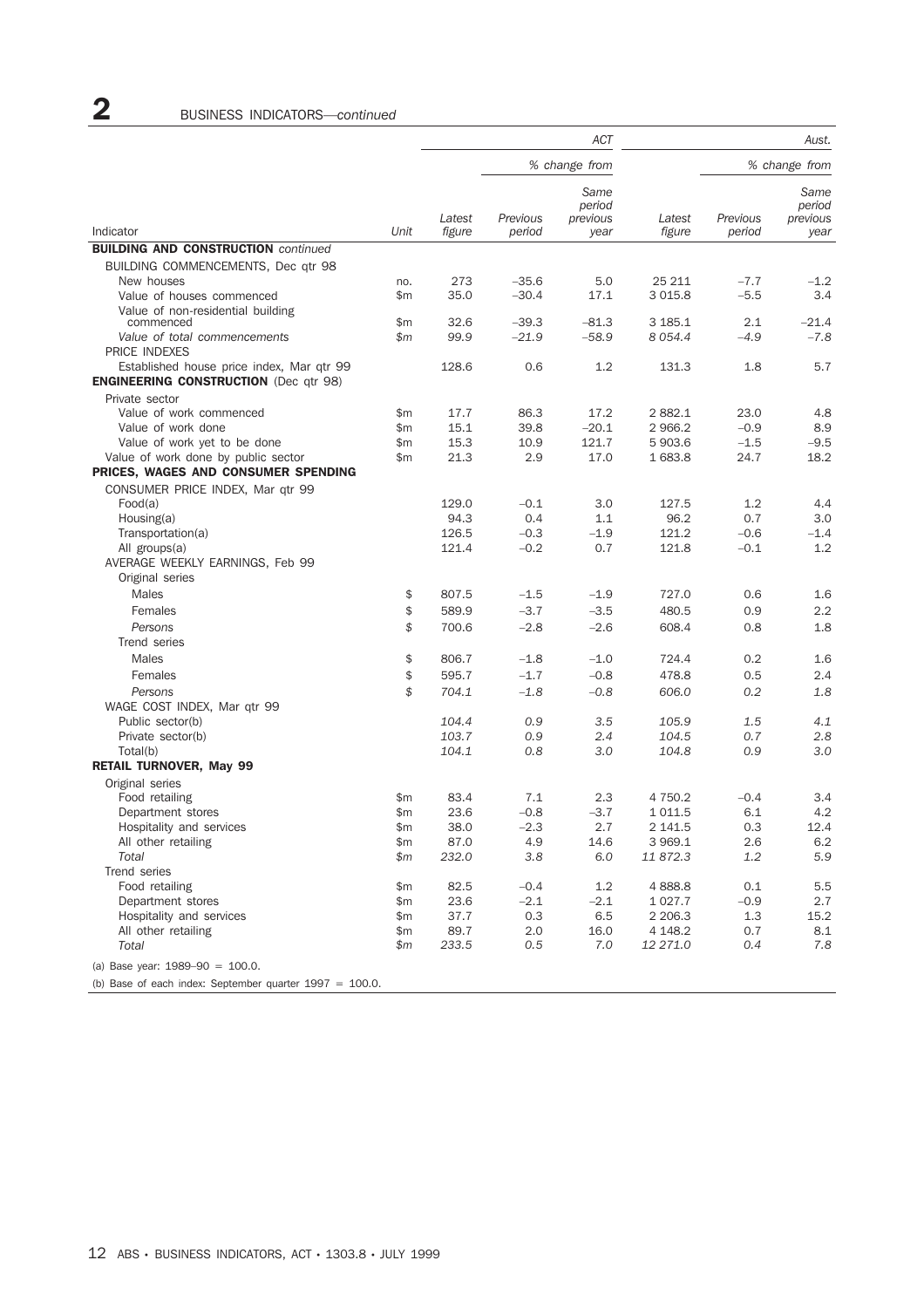## 2 BUSINESS INDICATORS—*continued*

|                                                                                |              |                    |                    | ACT                                |                  |                    | Aust.                              |
|--------------------------------------------------------------------------------|--------------|--------------------|--------------------|------------------------------------|------------------|--------------------|------------------------------------|
|                                                                                |              |                    | % change from      |                                    |                  |                    | % change from                      |
| Indicator                                                                      | Unit         | Latest<br>figure   | Previous<br>period | Same<br>period<br>previous<br>year | Latest<br>figure | Previous<br>period | Same<br>period<br>previous<br>year |
| <b>TOURISM AND TRANSPORT</b>                                                   |              |                    |                    |                                    |                  |                    |                                    |
| HOTELS, MOTELS AND GUEST HOUSE<br>ACCOMMODATION, Mar qtr 99<br>Original series |              |                    |                    |                                    |                  |                    |                                    |
| Room nights                                                                    | '000         | 241.1              | $-0.7$             |                                    | 9585.8           | $-3.2$             | 5.9                                |
|                                                                                |              |                    |                    | $-0.7$                             |                  |                    |                                    |
| Takings at current prices                                                      | \$m          | 23.7               | $-2.9$             | $-2.5$                             | 1 003.1          | $-3.8$             | 5.0                                |
| Guest arrivals                                                                 | '000         | 180.0              | $-7.7$             | $-5.2$                             | 7 597.6          | $-4.7$             | 4.1                                |
| Guest nights                                                                   | '000         | 402.4              | $-4.1$             | $-2.5$                             | 17 112.5         | $-2.5$             | 6.6                                |
| Room occupancy rate                                                            | %            | 57.6               | $-2.2$             | $-11.1$                            | 58.1             | $-2.2$             | 0.2                                |
| NEW MOTOR VEHICLE REGISTRATIONS, May 99                                        |              |                    |                    |                                    |                  |                    |                                    |
| Motor vehicles                                                                 | no.          | 1 1 2 1<br>1 1 8 4 | 8.5<br>2.0         | $-11.9$<br>$-8.9$                  | 63 900<br>63 515 | 7.3<br>$-3.5$      | $-1.8$<br>$-3.0$                   |
| Seasonally adjusted motor vehicles<br>Trend motor vehicles                     | no.<br>no.   | 1 1 5 8            | $-0.8$             | $-20.1$                            | 65 155           | $-0.8$             | $-4.1$                             |
| <b>AGGREGATE INDICATORS</b>                                                    |              |                    |                    |                                    |                  |                    |                                    |
| STATE ACCOUNTS, Mar qtr 99(a)                                                  |              |                    |                    |                                    |                  |                    |                                    |
| Original series (chain volume measures)(b)                                     |              |                    |                    |                                    |                  |                    |                                    |
| Household final consumption expenditure                                        | \$m          | 1496               | $-9.3$             | 4.5                                | 82 954           | $-7.5$             | 5.3                                |
| General government final consumption                                           |              |                    |                    |                                    |                  |                    |                                    |
| expenditure                                                                    | \$m          | 2 3 3 4            | $-14.5$            | 12.7                               | 24 537           | $-10.0$            | 4.2                                |
| Private gross fixed capital formation                                          | \$m          | 246                | $-15.2$            | 8.8                                | 25 409           | $-11.1$            | $-6.5$                             |
| Public gross fixed capital formation                                           | $\mathsf{m}$ | 100                | $-11.5$            | $-20.0$                            | 5 5 9 0          | $-8.9$             | 78.9                               |
| State final demand                                                             | \$m          | 4 1 7 5            | $-12.7$            | 8.4                                | 140 702          | $-8.6$             | 4.5                                |
| Gross state product                                                            | \$m\$        | 11943              | 4.3                | n.a.                               | 555 689          | 4.6                | n.a.                               |
| STATE ACCOUNTS, Mar qtr 99(a)                                                  |              |                    |                    |                                    |                  |                    |                                    |
| Original series (at current prices)                                            |              |                    |                    |                                    |                  |                    |                                    |
| Household final consumption expenditure                                        | \$m          | 1540               | $-9.0$             | 6.1                                | 85 842           | $-7.0$             | 7.0                                |
| General government final consumption                                           |              |                    |                    |                                    |                  |                    |                                    |
| expenditure                                                                    | \$m          | 2 3 9 5            | $-15.0$            | 14.3                               | 25 502           | $-9.8$             | 6.2                                |
| Private gross fixed capital formation                                          | $\mathsf{m}$ | 241                | $-16.6$            | 7.6                                | 26 059           | $-10.8$            | $-5.5$                             |
| Public gross fixed capital formation                                           | \$m          | 105                | $-12.5$            | $-16.7$                            | 5 7 6 0          | $-9.2$             | 83.7                               |
| State final demand                                                             | \$m          | 4 2 8 1            | $-12.9$            | 9.9                                | 144 251          | $-7.5$             | 5.7                                |
| Gross state product                                                            | \$m          | 12 111             | 5.8                | n.a.                               | 563 517          | 6.1                | n.a.                               |
| PRIVATE NEW CAPITAL EXPENDITURE, Mar gtr 99                                    |              |                    |                    |                                    |                  |                    |                                    |
| Original series (at current prices)                                            |              |                    |                    |                                    |                  |                    |                                    |
| Buildings and structures                                                       | \$m          | 14                 | $-51.7$            | 27.3                               | 3097             | $-24.5$            | 9.3                                |
| Equipment, plant and machinery                                                 | \$m          | 60                 | $-28.6$            | 114.3                              | 7 4 2 5          | $-5.5$             | $-0.6$                             |
| Total                                                                          | \$m          | 74                 | $-34.5$            | 89.7                               | 10 522           | $-12.0$            | 2.1                                |
| Trend series (at current prices)                                               |              |                    |                    |                                    |                  |                    |                                    |
| Buildings and structures                                                       | \$m          | 17                 | $-29.2$            | $-5.6$                             | 3511             | $-5.8$             | 4.8                                |
| Equipment, plant and machinery                                                 | \$m          | 80                 | 11.1               | 135.3                              | 8 0 6 8          | 1.7                | $-4.6$                             |
| Total                                                                          | \$m          | 98                 | 2.1                | 88.5                               | 11 579           | $-0.7$             | $-1.9$                             |

(a) Quarterly state final demand details are released as a special data service (Product no. 5206.0.40.001).

(b) Reference year for chain volume measures is 1996–97.

Source: Australia Demographic Statistics (Cat. no. 3101.0); Australian National Accounts: State Accounts (Cat. no. 5242.0); Building Activity, Australia (Cat. no. 8752.0); Building Approvals, Australia (8731.0); Consumer P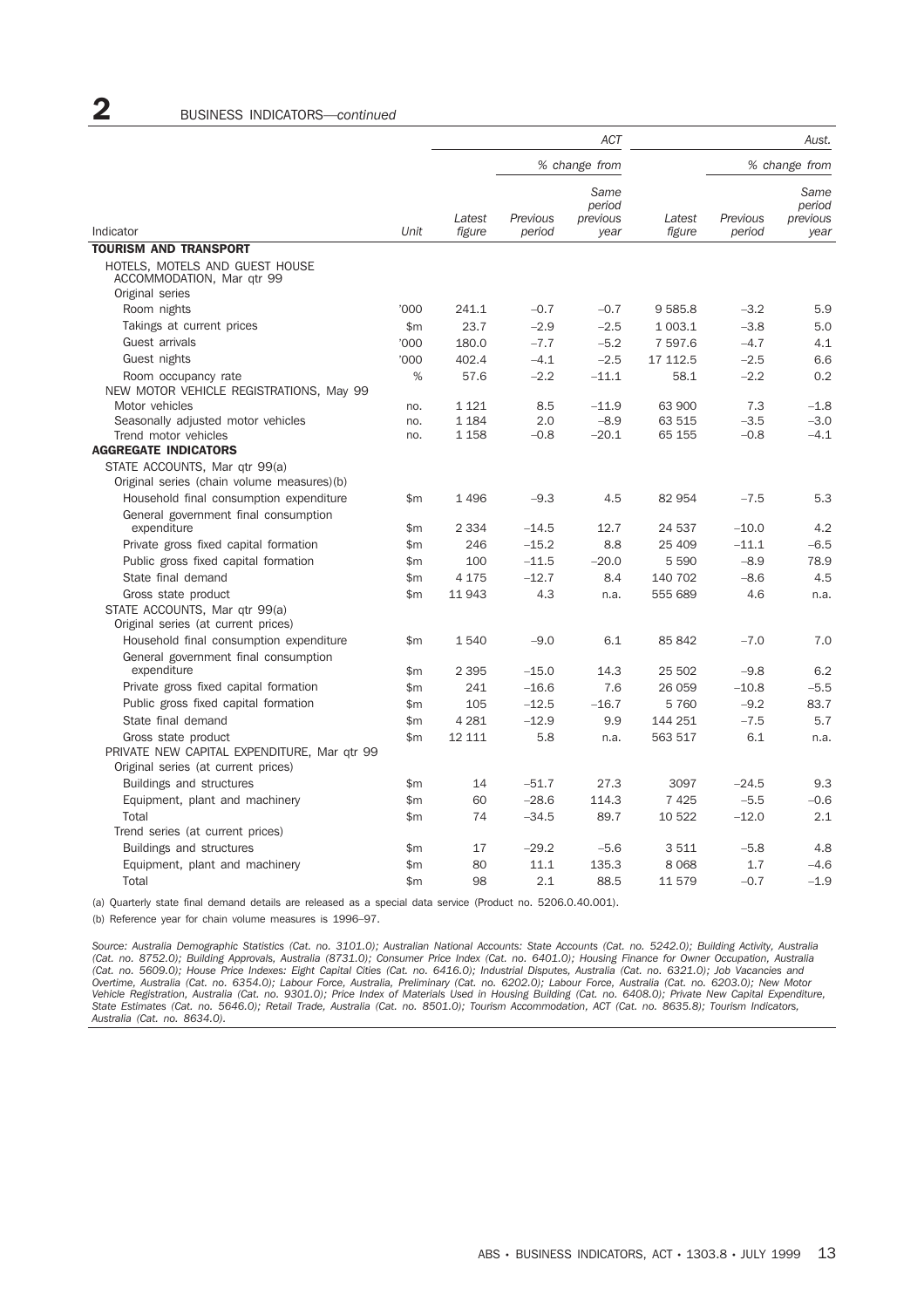**3** ACT IN RELATION TO THE REST OF AUSTRALIA

|                                                                 |                  | Latest                   |                |               |                |               |               |             |                      |               |               |
|-----------------------------------------------------------------|------------------|--------------------------|----------------|---------------|----------------|---------------|---------------|-------------|----------------------|---------------|---------------|
| Indicator                                                       | Unit             | period                   | <b>NSW</b>     | Vic.          | Qld            | SА            | WA            | Tas.        | ΝT                   | ACT           | Aust.         |
| <b>POPULATION</b>                                               | '000             | Dec qtr 98               | 6 3 8 4 . 3    | 4689.8        | 3 4 8 5.2      | 1 490.4       | 1847.8        | 471.1       | 191.4                | 308.7         | 18871.8       |
| <b>LABOUR FORCE</b> (trend)                                     |                  |                          |                |               |                |               |               |             |                      |               |               |
| Employed persons                                                | '000             | <b>Jun 99</b>            | 2921.3         | 2 175.0       | 1 645.0        | 659.3         | 897.2         | 196.1       | 94.8                 | 158.3         | 8742.3        |
| Unemployment rate                                               | %                | <b>Jun 99</b>            | 6.6            | 7.7           | 8.1            | 8.4           | 6.7           | 10.0        | 4.5                  | 6.0           | 7.3           |
| <b>WAGE AND SALARY</b><br><b>EARNERS</b> (trend)                |                  |                          |                |               |                |               |               |             |                      |               |               |
| Public sector                                                   | '000             | Dec qtr 98               | 463.0          | 306.0         | 285.1          | 113.8         | 143.8         | 41.3        | 22.3                 | 67.0          | 1442.3        |
| Private sector                                                  | '000             | Dec qtr 98               | 1994.3         | 1464.7        | 983.7          | 410.3         | 565.7         | 113.6       | 47.9                 | 73.8          | 5 6 5 4.2     |
| Total public and private                                        |                  |                          |                |               |                |               |               |             |                      |               |               |
| sector (trend)                                                  | '000             | Dec qtr 98               | 2 457.4        | 1 770.7       | 1 2 6 8.9      | 524.2         | 709.6         | 155.0       | 70.2                 | 140.8         | 7 0 9 6.4     |
| <b>STATE ACCOUNTS(a)</b> (original)                             |                  |                          |                |               |                |               |               |             |                      |               |               |
| Gross state product<br>(chain volume                            |                  |                          |                |               |                |               |               |             |                      |               |               |
| measures)                                                       | \$m              | 1997-98                  | 196 676        | 141 219       | 90 188         | 38 092        | 60 695        | 11 0 95     | 5 7 7 9              | 11 943        | 555 689       |
| Gross state product                                             |                  |                          |                |               |                |               |               |             |                      |               |               |
| (current prices)                                                | \$m              | 1997-98                  | 199 448        | 143 209       | 91 459         | 38 629        | 61 550        | 11 251      | 5860                 | 12 111        | 563 517       |
| <b>PRIVATE NEW CAPITAL</b>                                      |                  |                          |                |               |                |               |               |             |                      |               |               |
| <b>EXPENDITURE</b> (trend)                                      | \$m              | Mar qtr 98               | 3756           | 2921          | 2 159          | 563           | 1657          | 116         | 443                  | 98            | 11 579        |
| <b>BUILDING APPROVALS</b>                                       |                  |                          |                |               |                |               |               |             |                      |               |               |
| Dwelling units<br>approved(original)                            | no.              | May 99                   | 4 7 6 4        | 3 610         | 2 242          | 683           | 1 941         | 86          | 124                  | 183           | 13 633        |
| Dwelling units approved                                         |                  |                          |                |               |                |               |               |             |                      |               |               |
| (trend)                                                         | no.              | <b>May 99</b>            | 4 2 0 4        | 3576          | 2 2 7 3        | 669           | 1789          | 109         | 146                  | 161           | 12 718        |
| Value of non-residential                                        |                  |                          |                |               |                |               |               |             |                      |               |               |
| building approved<br>(original)                                 | \$m              | May 99                   | 404.5          | 241.6         | 152.4          | 53.3          | 61.2          | 10.1        | 4.2                  | 25.1          | 953.5         |
| Value of all buildings                                          |                  |                          |                |               |                |               |               |             |                      |               |               |
| approved (original)                                             | \$m              | May 99                   | 1 0 9 4.2      | 755.4         | 421.3          | 134.2         | 282.7         | 20.0        | 22.4                 | 58.2          | 2 788.3       |
| <b>ENGINEERING</b>                                              |                  |                          |                |               |                |               |               |             |                      |               |               |
| <b>CONSTRUCTION</b>                                             |                  |                          |                |               |                |               |               |             |                      |               |               |
| Value of engineering<br>construction work done                  | \$m              | Dec qtr 98               | 1424.2         | 844.9         | 1 1 3 4 . 7    | 245.9         | 814.6         | 55.2        | 94.0                 | 36.4          | 4 650.0       |
| <b>AVERAGE WEEKLY</b>                                           |                  |                          |                |               |                |               |               |             |                      |               |               |
| <b>EARNINGS (trend)</b>                                         |                  |                          |                |               |                |               |               |             |                      |               |               |
| Full-time adult ordinary                                        |                  |                          |                |               |                |               |               |             |                      |               |               |
| time                                                            | \$               | Feb 99                   | 783.0          | 732.1         | 698.7          | 702.9         | 743.4         | 700.7       | 751.8                | 842.1         | 745.0         |
| <b>RETAIL TRADE (trend)</b>                                     |                  |                          |                |               |                |               |               |             |                      |               |               |
| Retail turnover                                                 | \$m              | <b>May 99</b>            | 4 272.1        | 2 962.7       | 2 2 9 8.4      | 883.0         | 1 201.9       | 276.7       | 134.9                | 233.5         | 12 271.0      |
| <b>HOTELS, MOTELS &amp; GUEST</b><br><b>HOUSE ACCOMMODATION</b> |                  |                          |                |               |                |               |               |             |                      |               |               |
| Room nights occupied                                            | '000             | Mar qtr 99               | 3 2 1 3 . 2    | 1680.8        | 2 489.4        | 524.8         | 878.9         | 327.8       | 229.8                | 241.1         | 9 585.8       |
| Room occupancy rate                                             | %                | Mar qtr 99               | 60.6           | 62.0          | 54.9           | 58.0          | 55.8          | 66.1        | 42.2                 | 57.6          | 58.4          |
| <b>NEW MOTOR VEHICLE</b>                                        |                  |                          |                |               |                |               |               |             |                      |               |               |
| <b>REGISTRATIONS</b> (trend)                                    | no.              | May 99                   | 22 270         | 17 656        | 11 349         | 4 209         | 6 437         | 1 301       | 775                  | 1 158         | 65 155        |
|                                                                 |                  | Latest                   |                |               |                |               |               |             |                      |               |               |
| <b>CONSUMER PRICE INDEX</b>                                     | Unit             | period                   | Syd.           | Melb.         | Bris.          | Adel.         | Perth         | Hob.        | Dar.                 | Canb.         | Aust.         |
|                                                                 |                  |                          |                |               |                |               |               |             |                      |               |               |
| Food(d)<br>Housing(d)                                           |                  | Mar qtr 99<br>Mar qtr 99 | 129.1<br>103.8 | 125.8<br>87.3 | 126.4<br>101.6 | 128.0<br>92.2 | 128.4<br>90.6 | 95.8        | 125.5 125.6<br>116.0 | 129.0<br>94.3 | 127.5<br>96.2 |
| Transportation(d)                                               |                  | Mar qtr 99               | 122.5          | 119.9         | 120.5          | 120.9         | 121.1         | 118.4 119.1 |                      | 126.5         | 121.2         |
| All Groups(d)                                                   |                  | Mar qtr 99               | 122.6          | 121.0         | 122.8          | 122.7         | 119.8         |             | 122.1 122.1          | 121.4         | 121.8         |
| Average retail prices                                           |                  |                          |                |               |                |               |               |             |                      |               |               |
| (cents)                                                         |                  |                          |                |               |                |               |               |             |                      |               |               |
| Milk, carton,                                                   |                  |                          |                |               |                |               |               |             |                      |               |               |
| supermarket sales<br>Bread, white loaf,                         | 1 litre          | Mar gtr 99               | 122            | 139           | 119            | 136           | 141           | 130         | 130                  | 115           | n.a.          |
| sliced, supermarket                                             |                  |                          |                |               |                |               |               |             |                      |               |               |
| sales                                                           | 680 g            | Mar qtr 99               | 217            | 212           | 192            | 161           | 208           | 203         | 217                  | 210           | n.a.          |
| Beef, rump steak                                                | $1$ kg           | Mar qtr 99               | 1 1 8 0        | 1 0 5 9       | 1 0 6 6        | 1 1 9 3       | 1 0 9 1       | 1 0 0 1     | 1 1 9 0              | 1 1 4 2       | n.a.          |
| Chicken, frozen                                                 | 1 kg             | Mar qtr 99               | 369            | 357           | 322            | 365           | 350           | 378         | 381                  | 361           | n.a.          |
| Potatoes                                                        | $1$ kg           | Mar qtr 99               | 129            | 149           | 124            | 82            | 138           | 89          | 149                  | 146           | n.a.          |
| Coffee, instant (jar)                                           | 150 <sub>g</sub> | Mar qtr 99               | 627            | 634           | 584            | 556           | 643           | 588         | 589                  | 535           | n.a.          |
| Scotch nip, public bar<br>Private motoring petrol               | 30 ml            | Mar qtr 99               | 329            | 318           | 269            | 358           | 389           | 264         | 330                  | 273           | n.a.          |
| Leaded                                                          | 1 litre          | Mar qtr 99               | 68.7           | 66.8          | 60.2           | 68.3          | 68.9          | 74.1        | 75.7                 | 72.0          | n.a.          |
| Unleaded                                                        | 1 litre          | Mar qtr 99               | 66.4           | 64.6          | 57.9           | 65.9          | 66.7          | 72.1        | 73.7                 | 69.7          | n.a.          |
|                                                                 |                  |                          |                |               |                |               |               |             |                      |               |               |

(a) State estimates are not comparable to national estimates from the June quarter 1995 due to revised methodology used in *Australian National Accounts, State Accounts* (Cat. no. 5242.0).

(b) Experimental series. Users are cautioned these estimates are derived indirectly by calculating a deflator from the expenditure components of the state series concerned. Therefore, in general, the sum of the state estimates does not equal the estimates for Australia.

(c) Reference year for chain volume measures is 1996–97.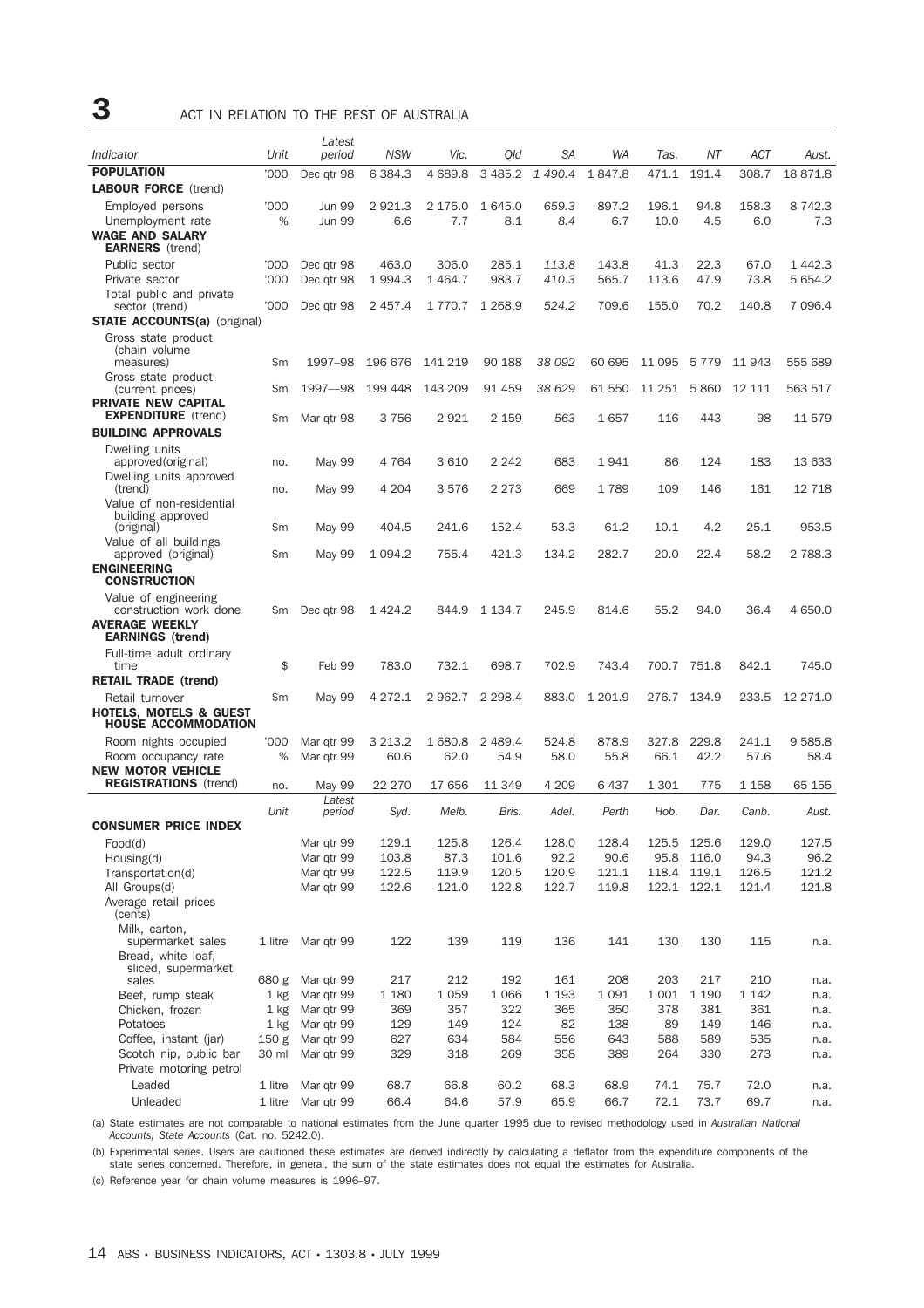| 4<br>ACT IN RELATION TO THE REST OF AUSTRALIA-PERCENTAGE CHANGES |  |
|------------------------------------------------------------------|--|
|------------------------------------------------------------------|--|

|                                                      | Latest                   |            |            |                  |               |            |                |                   |               |              |
|------------------------------------------------------|--------------------------|------------|------------|------------------|---------------|------------|----------------|-------------------|---------------|--------------|
| Indicator                                            | period                   | <b>NSW</b> | Vic.       | Old              | SA            | WA         | Tas.           | NΤ                | ACT           | Aust.        |
| <b>POPULATION</b>                                    | Dec qtr 98               | 0.3        | 0.3        | 0.4              | 0.1           | 0.4        | $-0.1$         | 0.3               |               | 0.3          |
| <b>LABOUR FORCE</b> (trend)                          |                          |            |            |                  |               |            |                |                   |               |              |
| Employed persons                                     | <b>Jun 99</b>            | 0.1        | 0.1        | 0.1              | 0.1           | 0.1        | 0.5            | $-0.5$            | 0.2           | 0.1          |
| Unemployment rate                                    | <b>Jun 99</b>            |            |            | 0.1              | $-0.1$        | $-0.1$     | $-0.2$         | 0.2               |               | $-0.1$       |
| <b>WAGE AND SALARY EARNERS</b> (trend)               |                          |            |            |                  |               |            |                |                   |               |              |
| Pubic sector                                         | Dec gtr 98               | $-1.3$     | $-1.0$     | 1.3              | $-4.4$        | $-2.3$     | 1.2            | $\qquad \qquad -$ | $-1.2$        | $-1.0$       |
| Private sector                                       | Dec qtr 98               | 2.5        | 1.4        | 0.2              | 2.1           | 0.1        | 1.0            | 1.1               | 2.5           | 1.5          |
| Total public and private sector                      | Dec qtr 98               | 1.8        | 1.0        | 0.5              | 0.7           | $-0.4$     | 1.1            | 0.7               | 0.7           | 1.0          |
| <b>STATE ACCOUNTS(a)</b> (original)                  |                          |            |            |                  |               |            |                |                   |               |              |
| Gross state product                                  |                          | 4.6        | 3.8        | 4.9              | 4.6           | 6.5        | 4.0            | 5.1               | 4.3           | 4.6          |
| (chain volume measures)(b)(c)<br>Gross state product | Mar qtr 99               |            |            |                  |               |            |                |                   |               |              |
| (current prices)                                     | Mar qtr 99               | 6.0        | 5.3        | 6.4              | 6.1           | 8.0        | 5.5            | 6.5               | 5.8           | 6.1          |
| <b>PRIVATE NEW CAPITAL EXPENDITURE (trend)</b>       |                          |            |            |                  |               |            |                |                   |               |              |
| Total (at current prices)                            | Dec qtr 98               | 1.5        | 1.2        | 8.6              | $-6.2$        | $-10.5$    | $-3.3$         | $-4.9$            | 2.1           | $-0.7$       |
| <b>BUILDING APPROVALS</b>                            |                          |            |            |                  |               |            |                |                   |               |              |
| Dwelling units approved (original)                   | Apr 99                   | 19.8       | 5.7        | $-2.1$           | 20.2          | 19.4       | $-31.7$        | -41.0             | 24.5          | 10.3         |
| Dwelling units approved (trend)                      | Apr 99                   | $-0.4$     | 0.3        | $-1.3$           | 1.1           | 1.9        | $-2.7$         | $-5.2$            | $-5.8$        | $-0.5$       |
| Value of non-residential building                    |                          |            |            |                  |               |            |                |                   |               |              |
| approved (original)                                  | Apr 99                   | 95.2       | 31.4       | $-43.5$          | 134.8         | $-10.4$    | $-62.5$        | $-54.3$           | 26.7          | 17.9         |
| Value of all buildings approved (original)           | Apr 99                   | 40.5       | 18.2       | $-21.2$          | 48.9          | 8.1        | $-53.7$        | $-44.8$           | 38.6          | 14.7         |
| <b>ENGINEERING CONSTRUCTION</b>                      |                          |            |            |                  |               |            |                |                   |               |              |
| Value of engineering<br>construction work done       | Dec atr 98               | 14.6       | 3.1        | 15.2             | 0.6           | $-7.3$     | 3.4            | 7.6               | 15.2          | 7.1          |
| <b>AVERAGE WEEKLY EARNINGS (trend)</b>               |                          |            |            |                  |               |            |                |                   |               |              |
| Full-time adult ordinary time                        | Feb 99                   | 1.5        |            | 0.2              | 0.5           | $-0.4$     | 0.4            | 0.3               | $-0.8$        | 0.6          |
| <b>RETAIL TRADE</b> (trend)                          |                          |            |            |                  |               |            |                |                   |               |              |
| Retail turnover                                      | May 99                   | 0.5        | 0.7        | 0.3              | $-0.4$        | $-0.1$     | $-0.1$         | 1.2               | 0.5           | 0.4          |
| <b>HOTELS, MOTELS &amp; GUEST HOUSE</b>              |                          |            |            |                  |               |            |                |                   |               |              |
| <b>ACCOMMODATION</b>                                 |                          |            |            |                  |               |            |                |                   |               |              |
| Room nights occupied                                 | Mar qtr 99               | 0.1        | 4.9        | $-10.9$          | $-6.7$        | $-3.9$     | 15.1           | $-21.6$           | $-0.7$        | $-3.2$       |
| Room occupancy rate                                  | Mar qtr 99               | 0.8        | 3.3        | $-5.7$           | $-2.8$        | $-1.9$     | 9.9            | $-10.6$           | $-1.3$        | $-1.0$       |
| <b>NEW MOTOR VEHICLE REGISTRATIONS (trend)</b>       | May 99                   | $-0.6$     |            | $-3.1$           | 0.2           | $-0.4$     |                | 1.3               | $-0.8$        | $-0.8$       |
|                                                      | Latest<br>period         | Syd.       | Melb.      | Bris.            | Adel.         | Perth      | Hob.           | Dar.              | Canb.         | Aust.        |
| <b>CONSUMER PRICE INDEX</b>                          |                          |            |            |                  |               |            |                |                   |               |              |
| Food(d)                                              | Mar qtr 99               | 1.8        | 1.2        | 1.1              | $-0.2$        | 0.6        | 0.4            | 120.6             | $-0.1$        | 1.2          |
| Housing(d)                                           | Mar qtr 99               | 1.2        | 0.8        | 0.3              | 0.3           | 0.2        | 0.4            | 1.3               | 0.4           | 0.7          |
| Transportation(d)                                    | Mar qtr 99               | $-0.7$     | $-0.6$     | $-0.4$           | $-0.3$        | $-0.9$     | $-0.2$         | $-0.6$            | $-0.3$        | $-0.6$       |
| All Groups(d)                                        | Mar qtr 99               | 0.2        | 0.2        | $-0.2$           | $-0.7$        | $-0.3$     | $-0.5$         | $-0.5$            | $-0.2$        | $-0.1$       |
| Average retail prices (cents)                        |                          |            |            |                  |               |            |                |                   |               |              |
| Milk, carton, supermarket sales                      | Mar qtr 99               | 5.2        | 3.0        | $-0.8$           | 3.0           | 4.4        | 4.0            | 6.6               | 0.0           | n.a.         |
| Bread, white loaf, sliced,                           |                          |            |            |                  |               |            |                |                   |               |              |
| supermarket sales                                    | Mar qtr 99               | 3.3        | 5.5        | $-3.5$           | $-3.6$        | 6.1        | $-0.5$         | $\frac{1}{2}$     | 0.0           | n.a.         |
| Beef, rump steak                                     | Mar qtr 99               | 1.5        | 2.7        | 2.4              | 3.2           | 7.2        | 13.6           | $-3.2$            | $-2.1$        | n.a.         |
| Chicken, frozen<br>Potatoes                          | Mar gtr 99<br>Mar qtr 99 | 0.8<br>1.6 | 3.5<br>8.8 | $-4.7$<br>$-7.5$ | 9.9<br>$-4.7$ | 0.3<br>2.2 | $-0.5$<br>15.6 | 8.5<br>21.1       | 4.3<br>$-2.0$ | n.a.<br>n.a. |
| Coffee, instant (jar)                                | Mar qtr 99               | 9.4        | 3.9        | $-2.7$           | $-1.2$        | $-5.3$     | $-12.4$        | $-2.6$            | $-13.0$       | n.a.         |
| Scotch nip, public bar                               | Mar qtr 99               | $-6.8$     | 0.6        | $-0.4$           | $-1.1$        | 1.3        |                | 0.9               | 1.1           | n.a.         |
| Private motoring petrol                              |                          |            |            |                  |               |            |                |                   |               |              |
| Leaded                                               | Mar qtr 99               | $-3.4$     | $-2.2$     | $-2.6$           | $-1.7$        | $-2.7$     | $-0.9$         | $-1.9$            | $-2.7$        | n.a.         |
| Unleaded                                             | Mar qtr 99               | $-3.5$     | $-2.3$     | $-2.7$           | $-1.9$        | $-2.8$     | $-1.0$         | $-2.0$            | $-2.8$        | n.a.         |
|                                                      |                          |            |            |                  |               |            |                |                   |               |              |

(a) State estimates are not comparable to national estimates from the June quarter 1995 due to revised methodology used in *Australian National Accounts, State Accounts* (Cat. no. 5242.0).

(b) Experimental series. Users are cautioned these estimates are derived indirectly by calculating a deflator from the expenditure components of the state series concerned. Therefore, in general, the sum of the state estimates does not equal the estimates for Australia.

(c) Reference year for chain volume measures is 1996–97.

(d) Base year: 1989–90 = 100.0.